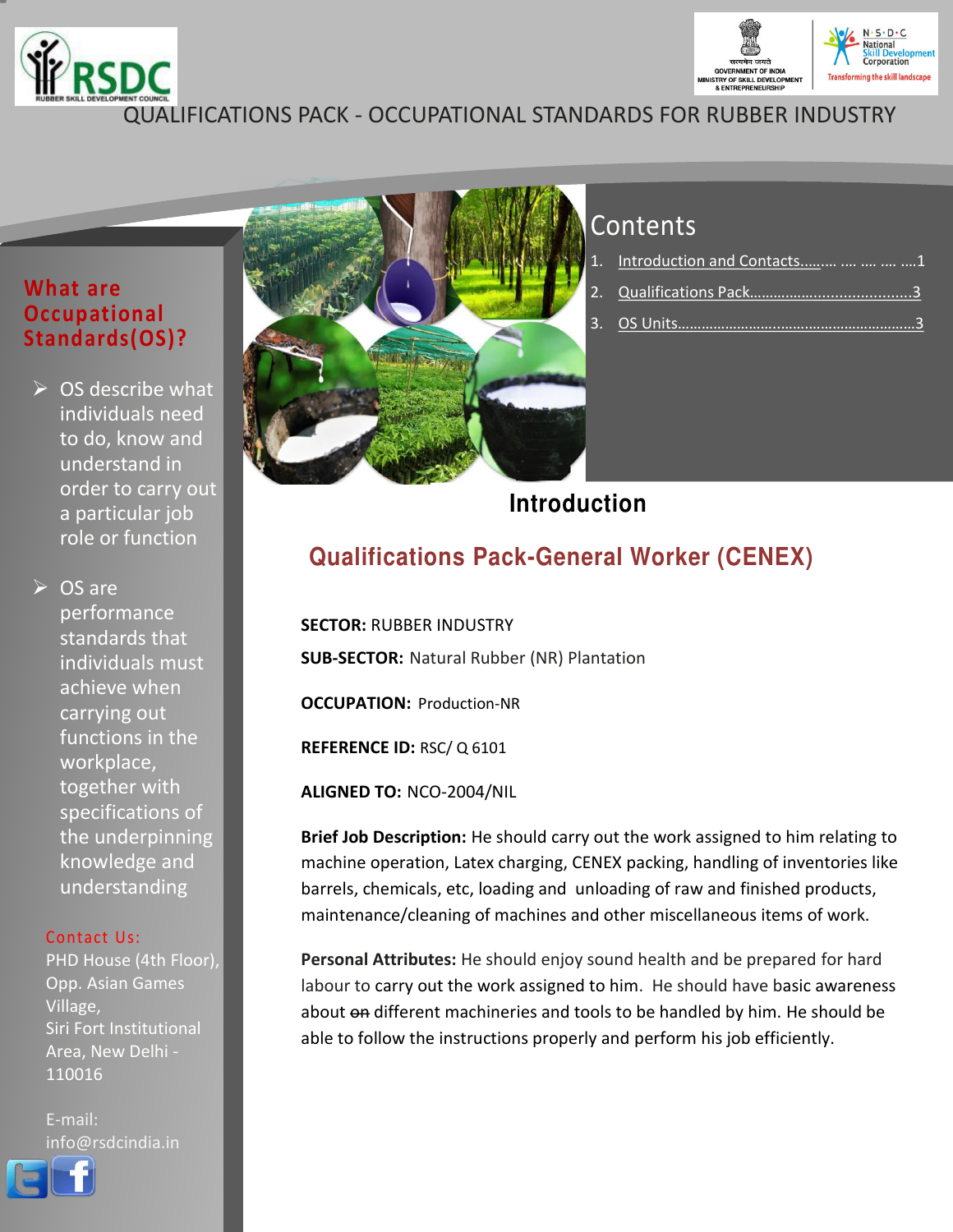



### *Qualifications Pack for General Worker (CENEX)*

<span id="page-1-0"></span>

| <b>Qualifications Pack Code</b> | <b>RSC/Q6101</b>                           |                               |          |
|---------------------------------|--------------------------------------------|-------------------------------|----------|
| <b>Job Role</b>                 |                                            | <b>General Worker (CENEX)</b> |          |
| <b>Credits(NSQF)</b>            | <b>TBD</b>                                 | <b>Version number</b>         | 1.0      |
| <b>Sector</b>                   | <b>Rubber Industry</b>                     | <b>Drafted on</b>             | 14/05/15 |
| <b>Sub-sector</b>               | <b>Natural Rubber</b><br><b>Plantation</b> | Last reviewed on              | 14/05/15 |
| <b>Occupation</b>               | <b>Production - NR</b>                     | <b>Next review date</b>       | 14/05/16 |
| <b>NSQC Clearnace on</b>        | 20/07/2015                                 |                               |          |

| <b>Job Role</b>                                                   | <b>General Worker (CENEX)</b>                                                                                                                                                                                                                                                                                      |  |
|-------------------------------------------------------------------|--------------------------------------------------------------------------------------------------------------------------------------------------------------------------------------------------------------------------------------------------------------------------------------------------------------------|--|
|                                                                   |                                                                                                                                                                                                                                                                                                                    |  |
| <b>Role Description</b>                                           | He should carry out the work assigned to him relating to<br>machine operation, Latex charging, CENEX packing, handling of<br>inventories like barrels, chemicals, etc, loading and unloading<br>of raw materials and finished products, maintenance/cleaning<br>of machines and other miscellaneous items of work. |  |
| <b>NSQF level</b>                                                 | 3                                                                                                                                                                                                                                                                                                                  |  |
| <b>Minimum Educational Qualifications*</b>                        | VIII <sup>th</sup> Standard – preferably                                                                                                                                                                                                                                                                           |  |
| <b>Maximum Educational Qualifications*</b>                        | <b>NA</b>                                                                                                                                                                                                                                                                                                          |  |
| <b>Training</b>                                                   | Training in machine operation, sampling, ETP operation and                                                                                                                                                                                                                                                         |  |
| (Suggested but not mandatory)                                     | general discipline of the firm.                                                                                                                                                                                                                                                                                    |  |
| <b>Minimum Job Entry Age</b>                                      | 18 years                                                                                                                                                                                                                                                                                                           |  |
| <b>Experience</b>                                                 | 1 year experience in a cenex factory (Preferable)                                                                                                                                                                                                                                                                  |  |
|                                                                   | Compulsory:                                                                                                                                                                                                                                                                                                        |  |
|                                                                   | RSC/ N 6101 General Maintenance<br>1.                                                                                                                                                                                                                                                                              |  |
|                                                                   | RSC/ N 5006 Provide Feedback to Higher Authorities<br>2.                                                                                                                                                                                                                                                           |  |
| <b>Applicable National Occupational</b><br><b>Standards (NOS)</b> | RSC/ N 5001 To carry out housekeeping<br>3.                                                                                                                                                                                                                                                                        |  |
|                                                                   | Optional:                                                                                                                                                                                                                                                                                                          |  |
|                                                                   | <b>NA</b>                                                                                                                                                                                                                                                                                                          |  |
|                                                                   |                                                                                                                                                                                                                                                                                                                    |  |
| <b>Performance Criteria</b>                                       | As described in the relevant OS units                                                                                                                                                                                                                                                                              |  |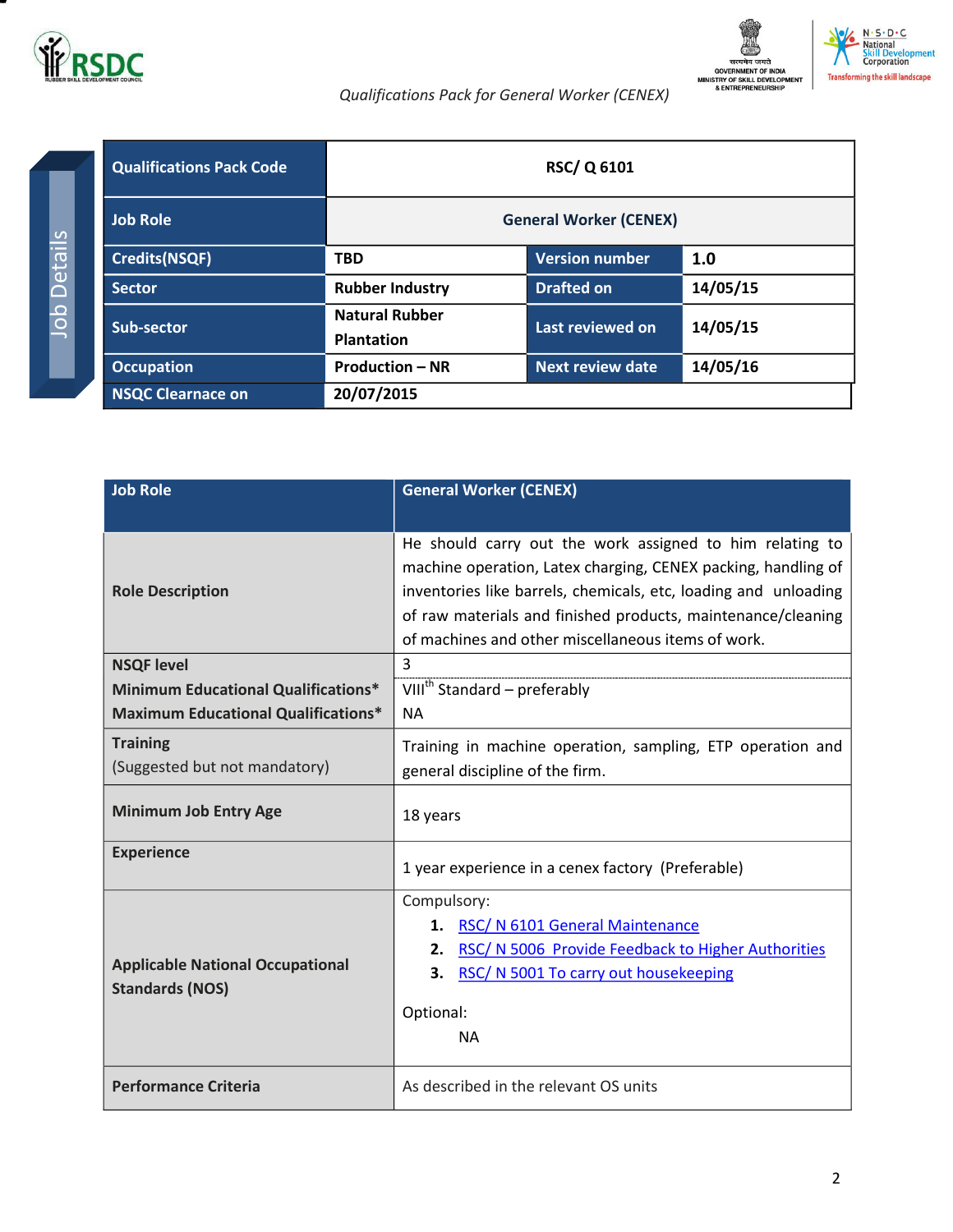





### *Qualifications Pack for General Worker (CENEX)*

| <b>Keywords / Terms</b>       | <b>Description</b>                                                                                                                                       |
|-------------------------------|----------------------------------------------------------------------------------------------------------------------------------------------------------|
| Sector                        | Sector is a conglomeration of different business operations having similar                                                                               |
|                               | businesses and interests. It may also be defined as a distinct subset of the                                                                             |
|                               | economy whose components share similar characteristics and interests.                                                                                    |
| Sub-sector                    |                                                                                                                                                          |
|                               | Sub-sector is derived from a further breakdown based on the characteristics                                                                              |
|                               | and interests of its components.                                                                                                                         |
|                               |                                                                                                                                                          |
| Occupation                    | Occupation is a set of job roles, which perform similar/related set of                                                                                   |
|                               | functions in an industry.                                                                                                                                |
| Function                      | Function is an activity necessary for achieving the key purpose of the sector,                                                                           |
|                               | occupation, or area of work, which can be carried out by a person or a group                                                                             |
|                               | of persons. Functions are identified through functional analysis and form the                                                                            |
|                               | basis of OS.                                                                                                                                             |
|                               |                                                                                                                                                          |
| Job Role                      | Job role defines a unique set of functions that together form a unique                                                                                   |
|                               | employment opportunity in an organization.                                                                                                               |
| <b>OS</b>                     | OS specify the standards of performance an individual must achieve when                                                                                  |
|                               | carrying out a function in the workplace, together with the knowledge and                                                                                |
|                               | understanding they need to meet that standard consistently. Occupational                                                                                 |
|                               | Standards are applicable both in the Indian and global contexts.                                                                                         |
| Performance Criteria          | Performance Criteria are statements that together specify the standard of                                                                                |
|                               | performance required when carrying out a task.                                                                                                           |
| <b>NOS</b>                    | NOS are Occupational Standards which apply uniquely in the Indian context.                                                                               |
| <b>Qualifications Pack</b>    | Qualifications Pack Code is a unique reference code that identifies a                                                                                    |
| Code                          | qualifications pack.                                                                                                                                     |
| <b>Qualifications Pack</b>    | Qualifications Pack comprises the set of OS, together with the educational,                                                                              |
|                               | training and other criteria required to perform a job role. A Qualifications                                                                             |
|                               | Pack is assigned a unique qualification pack code.                                                                                                       |
| Unit Code                     | Unit Code is a unique identifier for an Occupational Standard, which is                                                                                  |
|                               | denoted by an 'N'.                                                                                                                                       |
| Unit Title                    | Unit Title gives a clear overall statement about what the incumbent should be                                                                            |
|                               | able to do.                                                                                                                                              |
| Description                   | Description gives a short summary of the unit content. This would be helpful                                                                             |
|                               | to anyone searching on a database to verify that this is the appropriate OS                                                                              |
|                               | they are looking for.                                                                                                                                    |
| Knowledge and                 | Knowledge and Understanding are statements which together specify the                                                                                    |
| Understanding                 | technical, generic, professional and organizational specific knowledge that an                                                                           |
| <b>Organizational Context</b> | individual needs in order to perform to the required standard.                                                                                           |
|                               | Organizational Context includes the way the organization is structured and<br>how it operates, including the extent of operative knowledge managers have |
|                               | of their relevant areas of responsibility.                                                                                                               |
| <b>Technical Knowledge</b>    | Technical Knowledge is the specific knowledge needed to accomplish specific                                                                              |
|                               | designated responsibilities.                                                                                                                             |
| Core Skills or Generic        | Core Skills or Generic Skills are a group of skills that are key to learning and                                                                         |
| <b>Skills</b>                 | working in today's world. These skills are typically needed in any work                                                                                  |
|                               | environment. In the context of the OS, these include communication related                                                                               |
|                               | skills that are applicable to most job roles.                                                                                                            |
|                               |                                                                                                                                                          |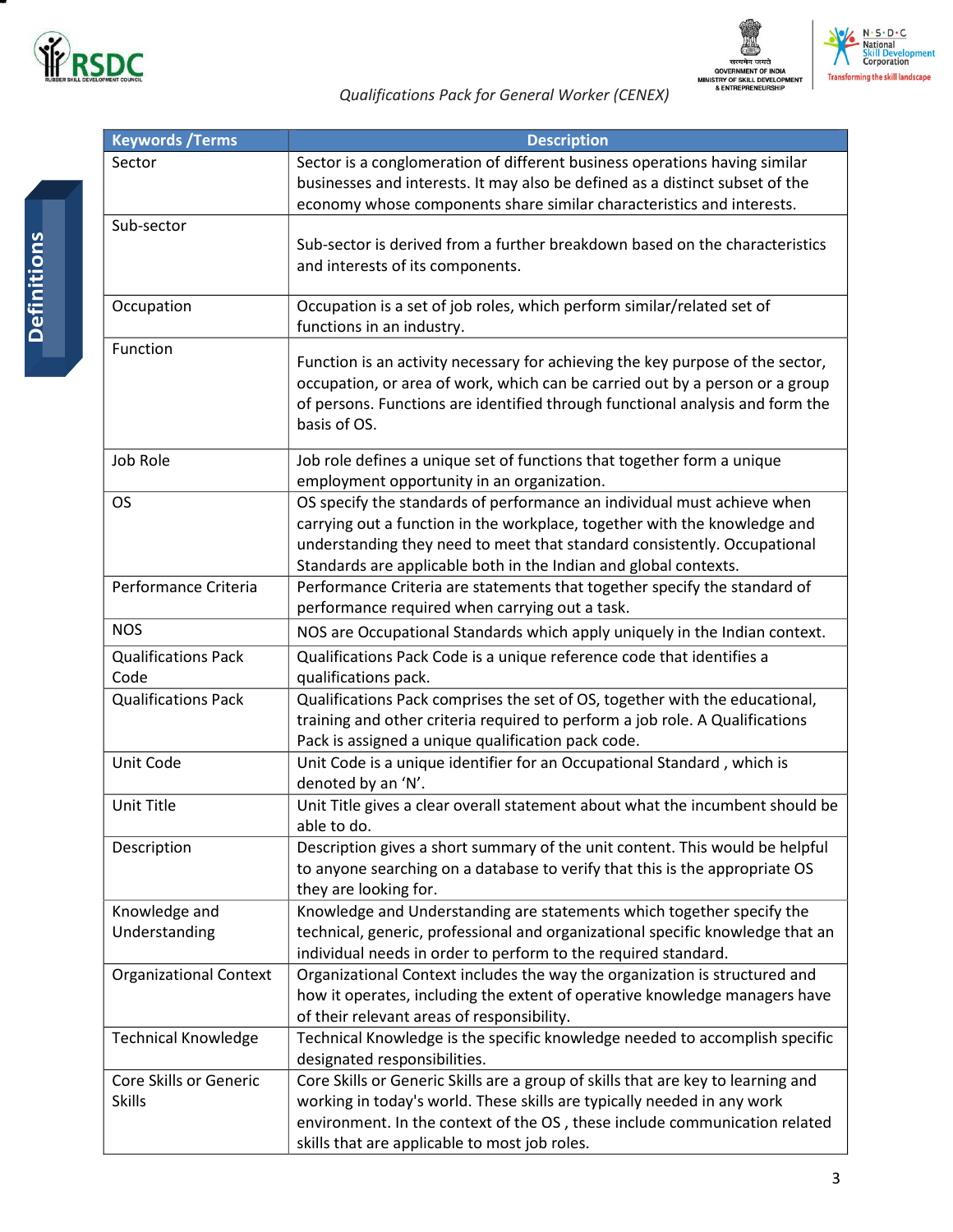

----------------------------------------------------------------------------------------------------------------------------- ---------------



# **National Occupational Standard**

<span id="page-3-0"></span>

### **--------------------------------------------------------------------------------------------------------**

## **Overview**

**This unit is about carrying out the day to day operational activities and general maintenance related to machine operation and allied activities.**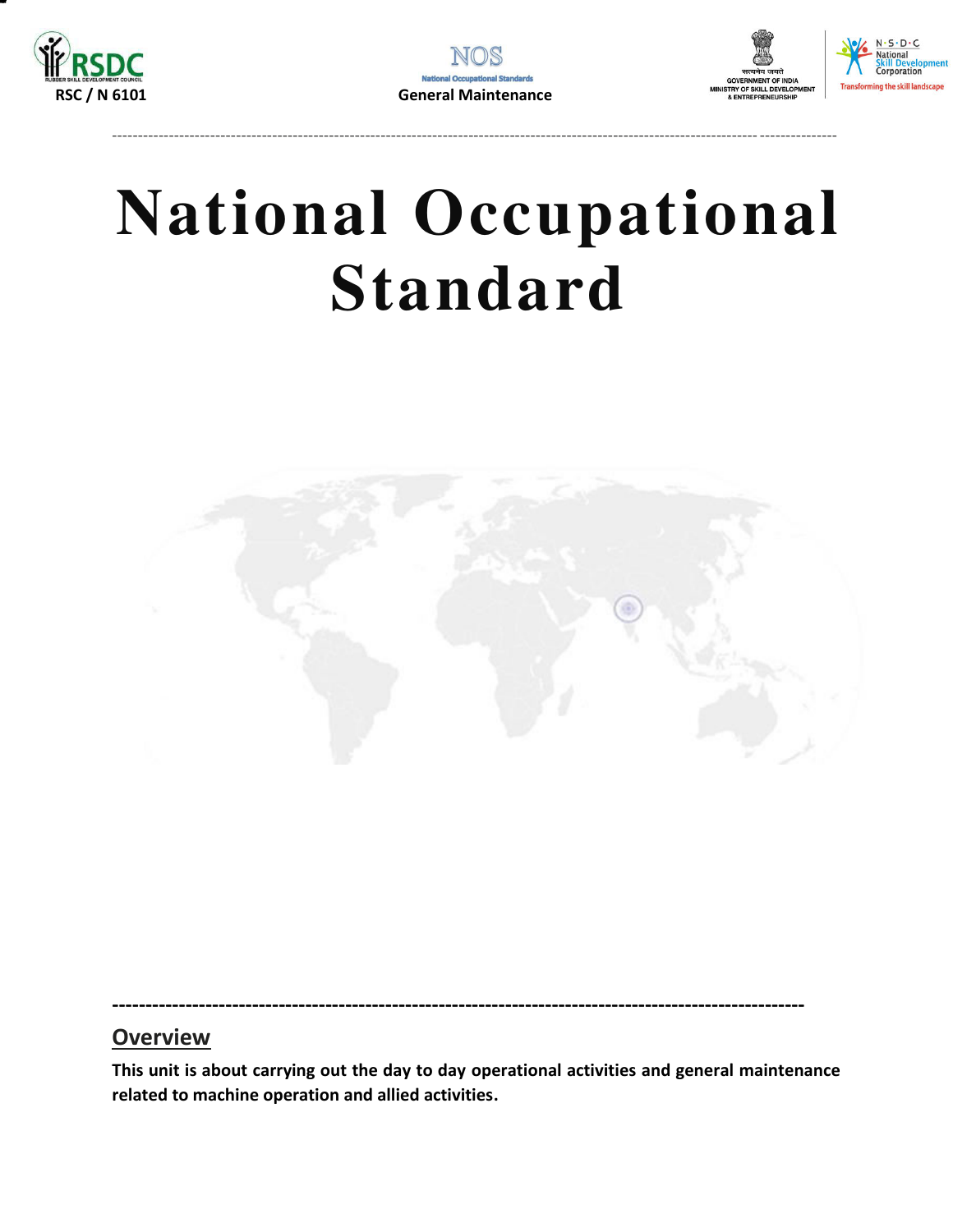





N. S. D. C.<br>National<br>Skill Development<br>Corporation **Transforming the skill landscape** 

| <b>Unit Title</b>                   | Gen  |
|-------------------------------------|------|
| (Task)                              |      |
| <b>Description</b>                  | This |
|                                     | gene |
| <b>Scope</b>                        | This |
|                                     |      |
|                                     |      |
|                                     |      |
|                                     |      |
|                                     |      |
| Performance Criteria (PC) w.r.t. th |      |
| <b>Element</b>                      | Perf |
|                                     | To b |
|                                     | PC   |
|                                     |      |
|                                     | PC   |
|                                     | PC   |
|                                     | PC   |
| <b>Operational Activities</b>       | PC   |
|                                     | PC   |
|                                     | PC   |
|                                     | PC   |
|                                     |      |
|                                     | PC   |
|                                     | PC   |
|                                     |      |
|                                     | PC   |
|                                     |      |
|                                     | PC   |
|                                     | PC   |
| <b>Machine Operation and</b>        | PC   |
| <b>Maintenance</b>                  | PC   |
|                                     | PC   |
|                                     |      |
|                                     |      |
|                                     | PC   |

Unit Code RSC/ N 6101

| <b>Unit Title</b>                          | <b>General Maintenance</b>                                                                                                                           |  |  |
|--------------------------------------------|------------------------------------------------------------------------------------------------------------------------------------------------------|--|--|
| (Task)                                     |                                                                                                                                                      |  |  |
| <b>Description</b>                         | This unit is about carrying out the day to day operational activities and<br>general maintenance related to machine operation and allied activities. |  |  |
| <b>Scope</b>                               | This unit covers the following tasks:                                                                                                                |  |  |
|                                            | <b>Operational Activities</b>                                                                                                                        |  |  |
|                                            | General maintenance related to machine operation and allied                                                                                          |  |  |
|                                            | activities, periodical cleaning, servicing, preventive maintenance,                                                                                  |  |  |
|                                            | ETP management etc.                                                                                                                                  |  |  |
|                                            | Cenex packing                                                                                                                                        |  |  |
| Performance Criteria (PC) w.r.t. the Scope |                                                                                                                                                      |  |  |
| <b>Element</b>                             | <b>Performance Criteria</b>                                                                                                                          |  |  |
|                                            | To be competent, the user/individual on the job must be able to:                                                                                     |  |  |
|                                            | PC 1.<br>Latex charging/decantation as per instructions from head                                                                                    |  |  |
|                                            | worker/supervisor                                                                                                                                    |  |  |
|                                            | PC 2.<br>Preservation of chemicals, addition /desludging works etc.                                                                                  |  |  |
|                                            | Coagulation of skim as per instructions<br>PC 3.                                                                                                     |  |  |
| <b>Operational Activities</b>              | PC 4.<br>Loading of cenex and latex barrels as per instructions                                                                                      |  |  |
|                                            | PC 5.<br>Unloading of cenex/latex barrels as per instructions                                                                                        |  |  |
|                                            | PC 6.<br>Loading of byproducts as per instructions                                                                                                   |  |  |
|                                            | PC 7.<br>Light weight barrel (cenex barrel) rinsing                                                                                                  |  |  |
|                                            | PC 8.<br>Cenex barrel checking , numbering, weighing etc                                                                                             |  |  |
|                                            | PC 9.<br>Strictly follow reporting time, working hours, assigned tasks etc.                                                                          |  |  |
|                                            | PC 10. Operation of the Latex centrifuging machine as per instruction                                                                                |  |  |
|                                            | from head worker/supervisor                                                                                                                          |  |  |
|                                            | PC 11. Operate machines with maximum efficiency                                                                                                      |  |  |
|                                            | PC 12. Periodically clean the centrifuging machines                                                                                                  |  |  |
|                                            | PC 13. Clean the Machine bowls at prescribed intervals                                                                                               |  |  |
| <b>Machine Operation and</b>               | PC 14. Repair/service the centrifuging machines as per instructions                                                                                  |  |  |
| <b>Maintenance</b>                         | PC 15. Undertake preventive maintenance                                                                                                              |  |  |
|                                            | PC 16. Repair/maintain other machineries / critical equipments etc as<br>and when required.                                                          |  |  |
|                                            | PC 17. Repair/maintenance/reconditioning of latex collection barrels                                                                                 |  |  |
|                                            | PC 18. Effluent treatment operation as per head worker/supervisor's                                                                                  |  |  |
|                                            | instructions                                                                                                                                         |  |  |
|                                            | PC 19. Packing of Cenex in the prescribed quantity and quality                                                                                       |  |  |
|                                            | PC 20. Ensure proper labeling                                                                                                                        |  |  |
| <b>Packaging</b>                           | PC 21. Field barrel checking and making it ready for dispatch                                                                                        |  |  |
|                                            |                                                                                                                                                      |  |  |
|                                            |                                                                                                                                                      |  |  |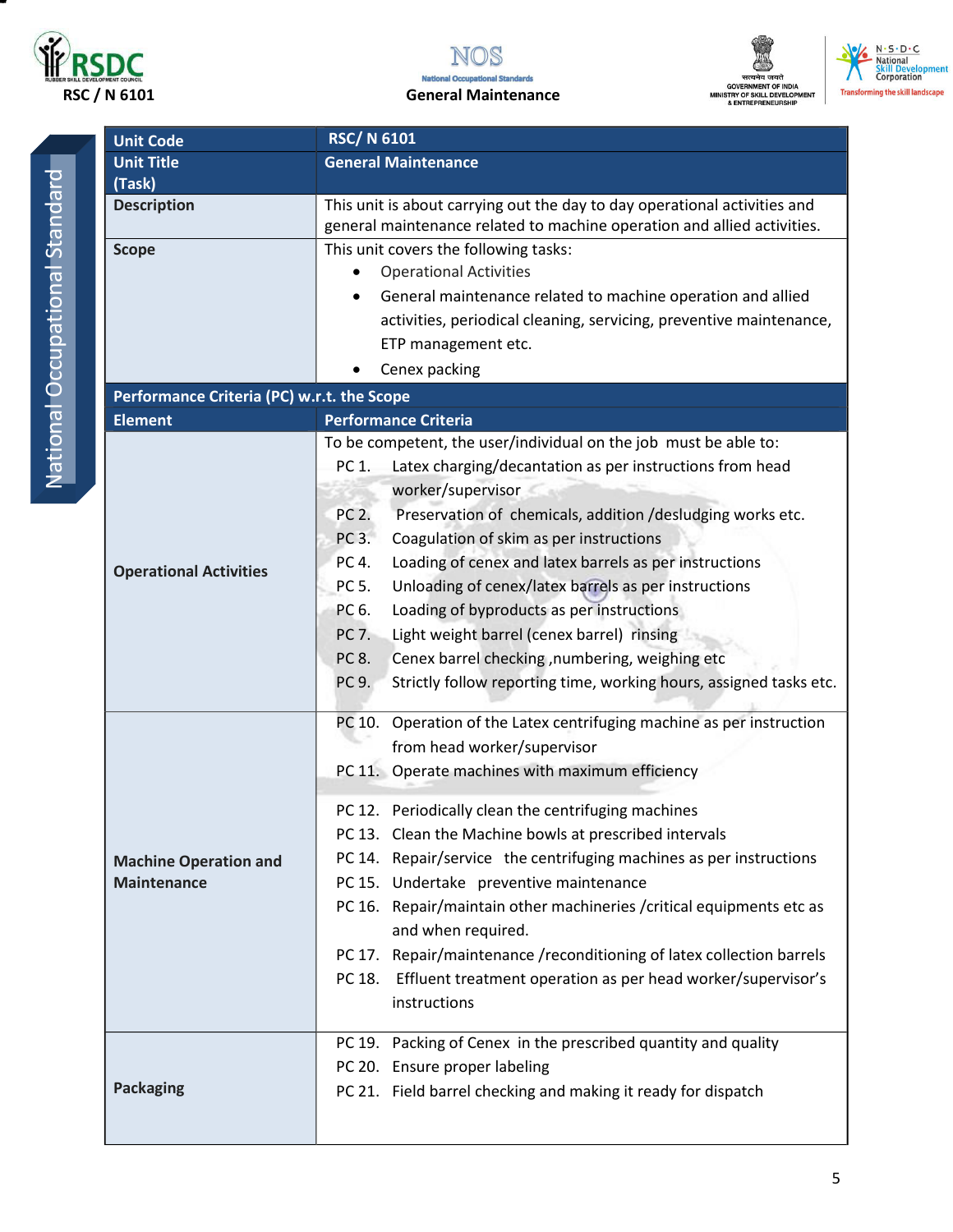

▀







| <b>Knowledge and Understanding (K)</b> |                                                                                |
|----------------------------------------|--------------------------------------------------------------------------------|
|                                        | The user/individual on the job needs to know and understand:                   |
|                                        | The regulations such as reporting time, working hours, task<br>KA 1.           |
|                                        | etc being followed in the factory.                                             |
|                                        | The procedure followed in the issue/return of the tools and<br>KA 2.           |
|                                        | other materials.                                                               |
| A. Organizational                      | The provisions of Labour Act.<br>KA 3.                                         |
| <b>Context</b>                         | The labour welfare measures provided by the organization and<br>KA 4.          |
| (Knowledge of the                      | other agencies.                                                                |
| company /                              | Reporting procedure followed by the organization on the issues<br>KA 5.        |
| organization and                       | observed by the general worker.                                                |
| its processes)                         | How to handle emergency situations.<br>KA 6.                                   |
|                                        | To be competent, the user/individual on the job must be able to:               |
|                                        | Load and unload various materials with utmost care to avoid<br>KB 1.           |
|                                        | damage.                                                                        |
|                                        | <b>KB 2.</b><br>Load, unload and shift Latex/Cenex barrels in the factory with |
|                                        | utmost care to avoid damage.                                                   |
|                                        | Load, unload and shift by products in the factory with utmost<br><b>KB3.</b>   |
|                                        | care to avoid damage.                                                          |
|                                        | Know about breakdown of equipments and its preventive<br>KB 4.                 |
|                                        | measures                                                                       |
|                                        | Know about different methods of preventive maintenance.<br><b>KB 5.</b>        |
|                                        | Know about centrifuging machines, its operation and<br>KB 6.                   |
|                                        | maintenance                                                                    |
| <b>B.</b> Technical                    | Know about byproducts, its merits and demerits<br>KB 7.                        |
| Knowledge                              | Know about preparation of lime/addition of chemicals, its<br>KB 8.             |
|                                        | usage and significance in ETP operation.                                       |
|                                        |                                                                                |
| Skills (S)                             | <b>Writing Skills</b>                                                          |
|                                        | The user/individual on the job needs to know and understand how to:            |
|                                        | SA 1. Report about leaves, causalities/damages and other issues                |
|                                        | observed in the factory.                                                       |
| <b>Core Skills/</b><br>А.              | SA 2. Basic arithmetic calculations.                                           |
| <b>Generic Skills</b>                  |                                                                                |
|                                        | <b>Reading Skills</b>                                                          |
|                                        | The user/individual on the job needs to know and understand how to:            |
|                                        | SA 3. Read the pamphlets etc dealing with hazardous effects of                 |
|                                        | chemicals and possibilities of contamination.                                  |
|                                        | SA 4. Follow the instructions and notices of the management.                   |
|                                        | <b>Oral Communication (Listening and Speaking skills)</b>                      |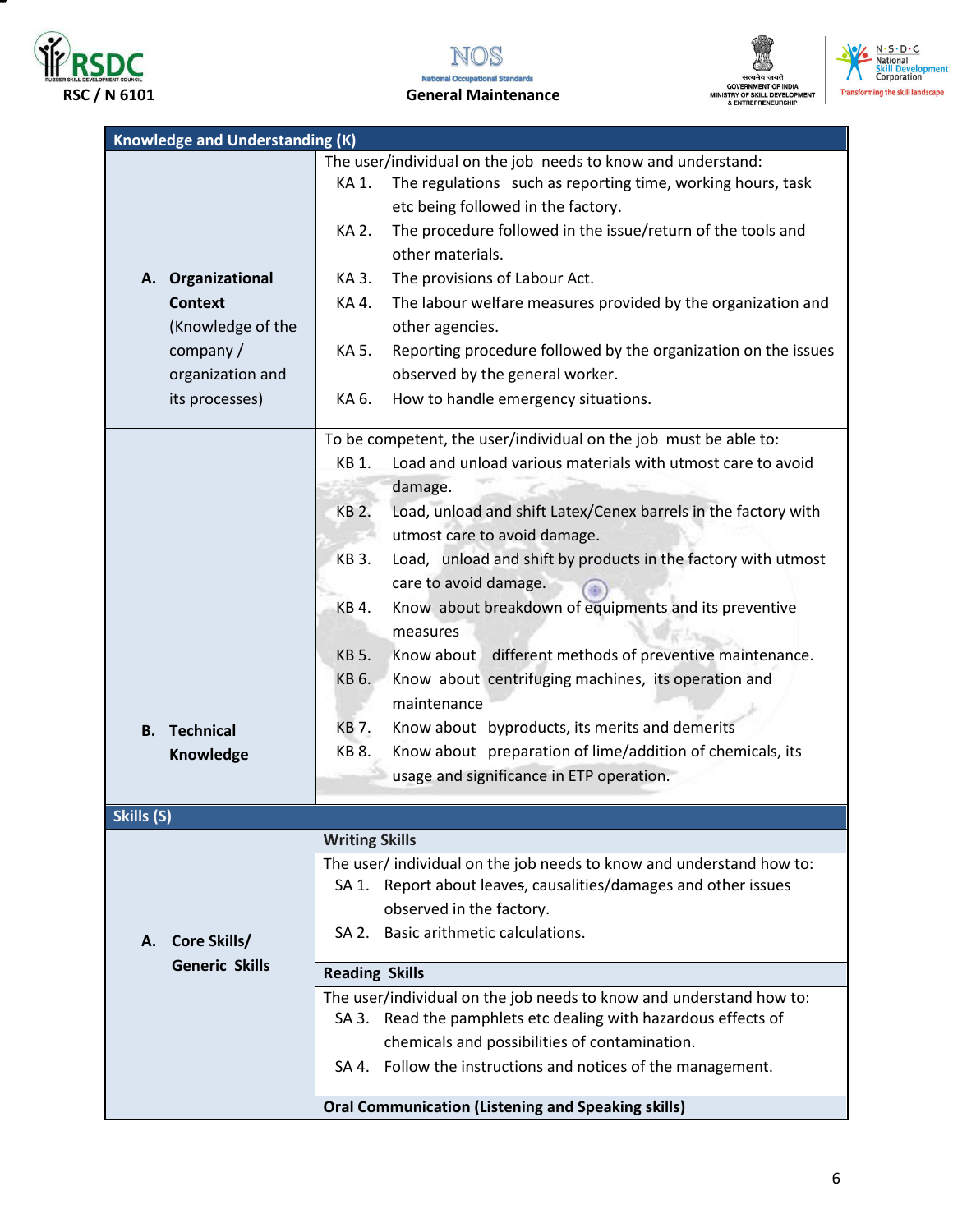

т







|                                  | The user/individual on the job needs to know and understand how to:<br>SA 5. Be a good listener to any new information being introduced in<br>the factory.<br>SA 6. Communicate effectively with superiors and colleagues.<br>SA 7. Communicate clearly and effectively with Head<br>workers/supervisors                                   |
|----------------------------------|--------------------------------------------------------------------------------------------------------------------------------------------------------------------------------------------------------------------------------------------------------------------------------------------------------------------------------------------|
|                                  | <b>Decision Making</b>                                                                                                                                                                                                                                                                                                                     |
| <b>Professional Skills</b><br>В. |                                                                                                                                                                                                                                                                                                                                            |
|                                  | The user/individual on the job needs to know and understand how to:                                                                                                                                                                                                                                                                        |
|                                  | SB1. Take appropriate decisions regarding processing steps in view of                                                                                                                                                                                                                                                                      |
|                                  | changing quality and availability of raw materials and finished goods.                                                                                                                                                                                                                                                                     |
|                                  | <b>Plan and Organize</b>                                                                                                                                                                                                                                                                                                                   |
|                                  | The user/individual on the job needs to know and understand how to:                                                                                                                                                                                                                                                                        |
|                                  | SB2. seek clarification on problems from others                                                                                                                                                                                                                                                                                            |
|                                  | SB3. apply problem-solving approaches in different situations                                                                                                                                                                                                                                                                              |
|                                  | SB4. refer anomalies to the line manager                                                                                                                                                                                                                                                                                                   |
|                                  | <b>Customer Centricity</b>                                                                                                                                                                                                                                                                                                                 |
|                                  | <b>NA</b>                                                                                                                                                                                                                                                                                                                                  |
|                                  | <b>Problem Solving</b>                                                                                                                                                                                                                                                                                                                     |
|                                  | The user/individual on the job needs to know and understand how to:                                                                                                                                                                                                                                                                        |
|                                  | SB 5. Interpret quality for sheet                                                                                                                                                                                                                                                                                                          |
|                                  | SB 6. Suggest improvements (if any) in process/product/materials based<br>on results and experience                                                                                                                                                                                                                                        |
|                                  | <b>Analytical Thinking</b>                                                                                                                                                                                                                                                                                                                 |
|                                  | The user/individual on the job needs to know and understand how to:<br>SB7. think through the problem, evaluate the possible solution(s) and<br>suggest an optimum /best possible solution(s)<br>SB8. deal with clients lacking the technical background to solve the<br>problem on their own identify immediate or temporary solutions to |
|                                  | resolve delays                                                                                                                                                                                                                                                                                                                             |
|                                  | <b>Critical Thinking</b>                                                                                                                                                                                                                                                                                                                   |
|                                  | The user/individual on the job needs to know and understand how to:                                                                                                                                                                                                                                                                        |
|                                  | SB9. Handle equipment/rubber sheet SB6. seek clarification on problems<br>from others                                                                                                                                                                                                                                                      |
|                                  | SB10. apply problem-solving approaches in different situations                                                                                                                                                                                                                                                                             |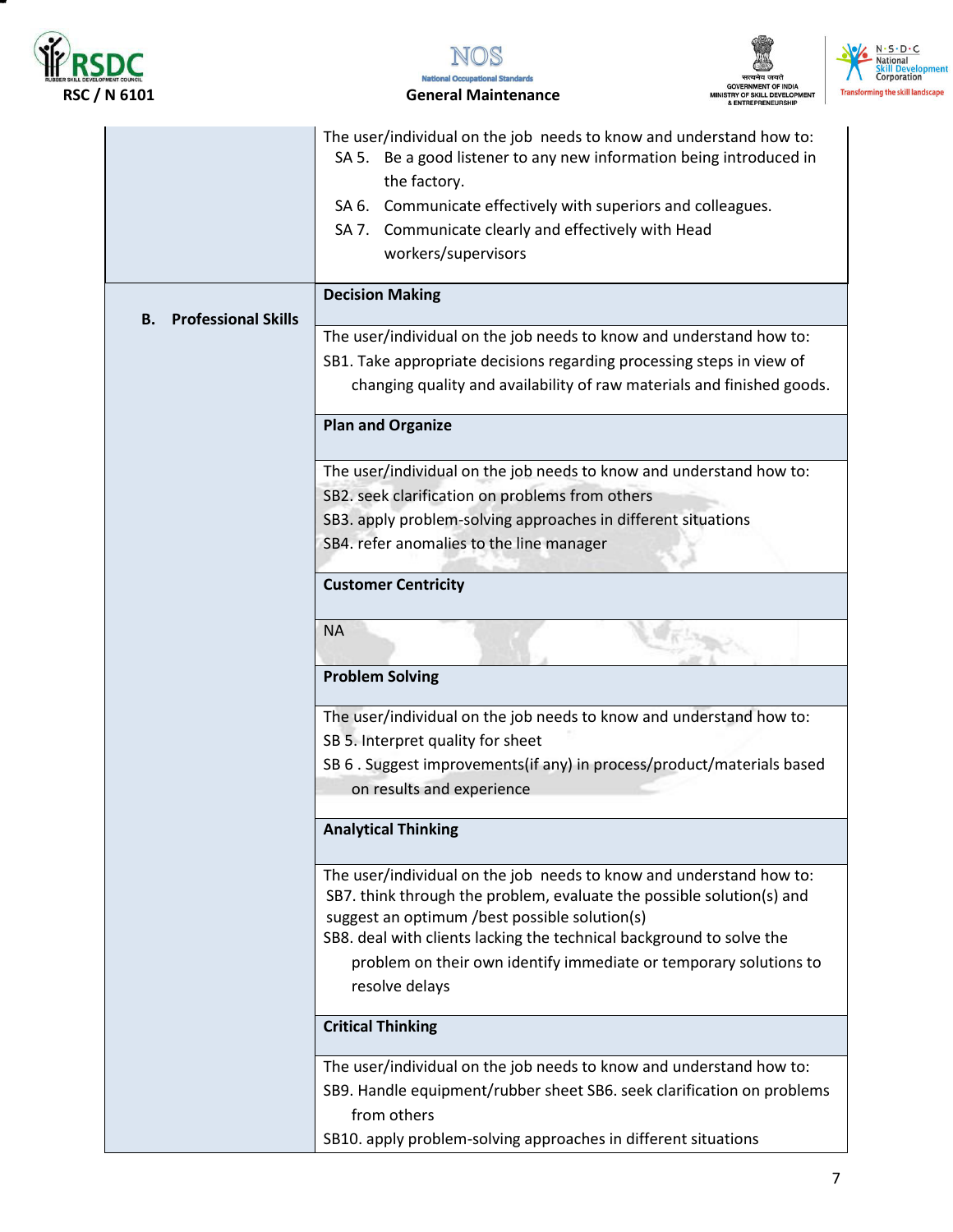







SB11. refer anomalies to the line manager

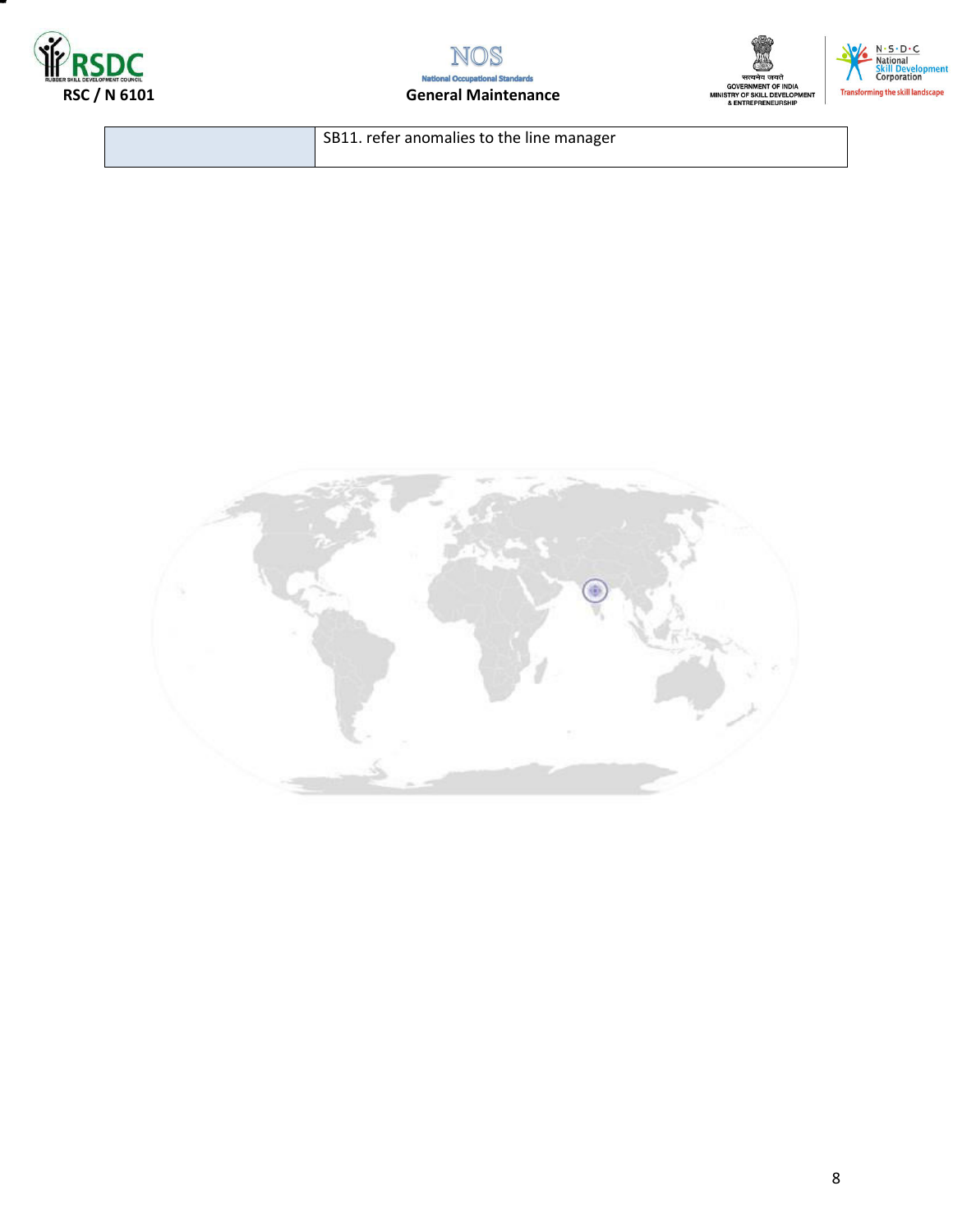





## **NOS Version Control**

| <b>NOS Code</b>            | RSC / N 6101                               |                         |          |
|----------------------------|--------------------------------------------|-------------------------|----------|
| <b>Credits(NSQF)</b>       | <b>TBD</b>                                 | Version number          | 1.0      |
| Industry                   | <b>Rubber Industry</b>                     | <b>Drafted on</b>       | 14/05/15 |
| <b>Industry Sub-sector</b> | <b>Natural Rubber</b><br><b>Plantation</b> | Last reviewed on        | 14/05/15 |
| <b>Occupation</b>          | <b>Production - NR</b>                     | <b>Next review date</b> | 14/05/16 |

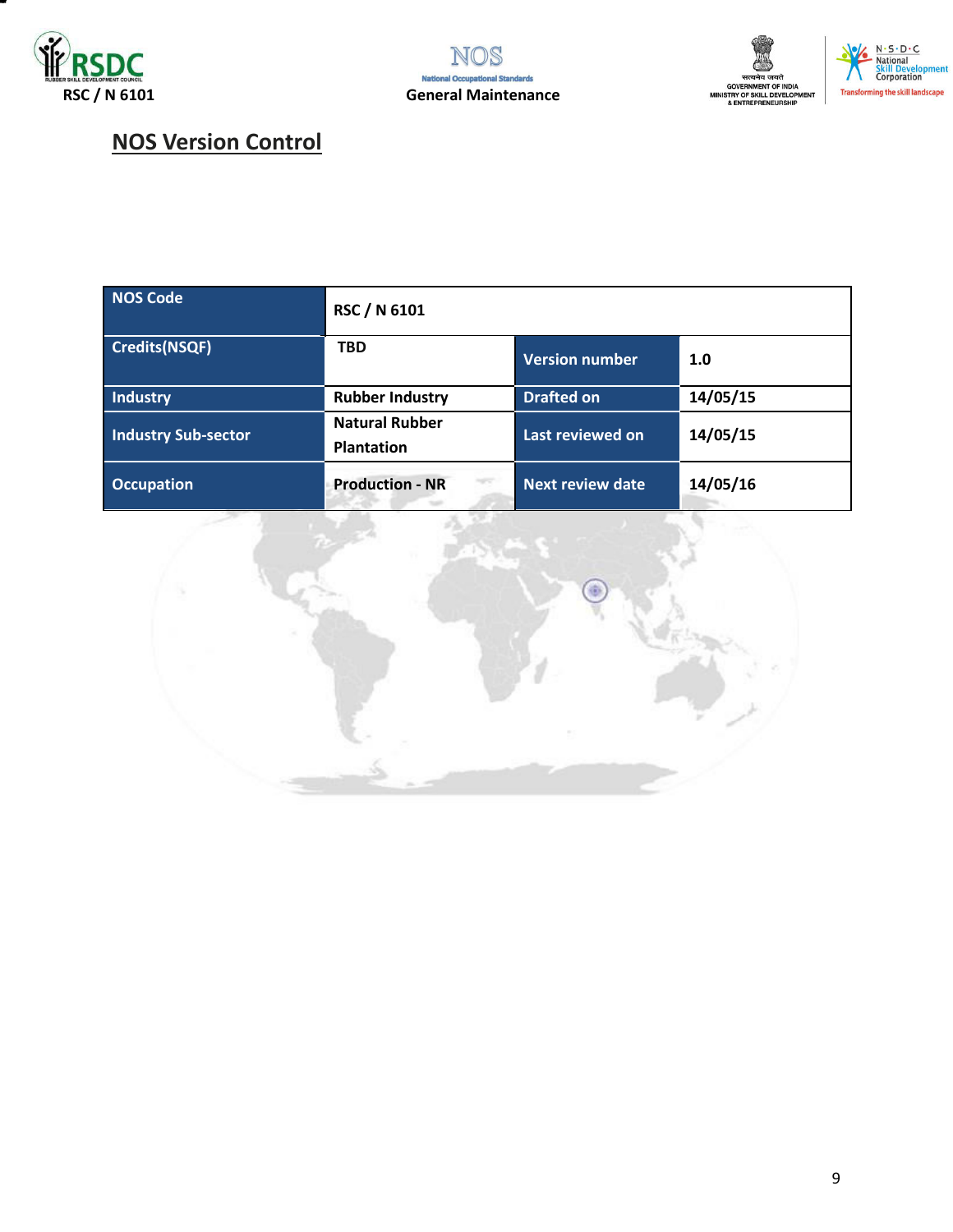



# **National Occupational Standard**

----------------------------------------------------------------------------------------------------------------------------- ----------

<span id="page-9-0"></span>

----------------------------------------------------------------------------------------------------------------------------- ----------

### **Overview**

**This unit is about providing feedback to higher authorities**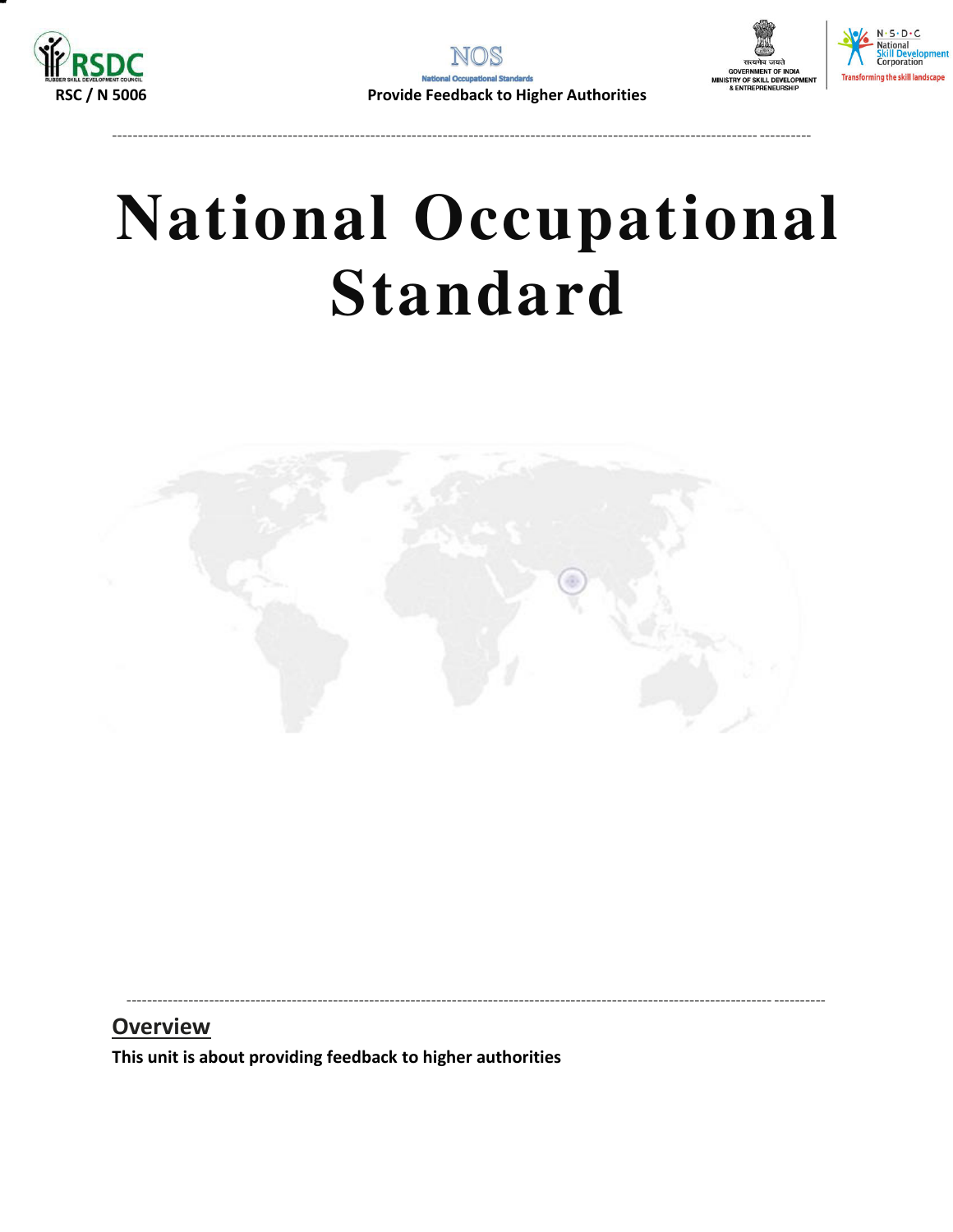



## **RSC / N 5006** Provide Feedback to Higher Authorities



National Occupational Standard National Occupational Standard

| <b>Unit Code</b>                                     | <b>RSC/N 5006</b>                                                                                                                                                                                                                                                                                                                                                                                                                                                                                            |  |  |
|------------------------------------------------------|--------------------------------------------------------------------------------------------------------------------------------------------------------------------------------------------------------------------------------------------------------------------------------------------------------------------------------------------------------------------------------------------------------------------------------------------------------------------------------------------------------------|--|--|
| <b>Unit Title</b><br>(Task)                          | <b>Provide Feedback to Higher Authorities</b>                                                                                                                                                                                                                                                                                                                                                                                                                                                                |  |  |
| <b>Description</b>                                   | This unit is about providing feedback to higher authorities                                                                                                                                                                                                                                                                                                                                                                                                                                                  |  |  |
| <b>Scope</b>                                         | This unit/task covers the following:<br>Feed back on innovations in practices/operations<br>٠<br>Feed back on incidence of trouble shooting<br>٠<br>Feed back on indigenous knowledge (IK)/ indigenous technical<br>٠<br>knowledge (ITK) for evaluation and adoption<br>Feed back on socio-economic problems<br>٠<br>Feed back on conflicts<br>$\bullet$<br>Feed back on shortages/surplus of inputs<br>٠<br>Information on quality issues of inputs<br>٠<br>Information on general health and other aspects |  |  |
| Performance Criteria(PC) w.r.t the scope             |                                                                                                                                                                                                                                                                                                                                                                                                                                                                                                              |  |  |
| <b>Element</b>                                       | <b>Performance Criteria</b>                                                                                                                                                                                                                                                                                                                                                                                                                                                                                  |  |  |
| <b>Feed back on innovations</b>                      | To be competent, the individual on the job must be able to:<br>PC 1. Generate innovations through expertise<br>Report to the higher authorities for trial, modifications and<br>PC 2.<br>evaluation<br>Implement/adopt the approved innovations<br>PC 3.                                                                                                                                                                                                                                                     |  |  |
| <b>Feed back on incidence of</b><br>trouble shooting | PC 4. Identify the issues requiring trouble shooting.<br>PC 5. Report to the higher authorities for diagnosing and remedial<br>action.<br>PC 6. Carry out protection measures.<br>PC 7. Report on the effectiveness of the control measures.<br>Report on the effect of climatic factors on the functioning of the<br>PC 8.<br>factory.                                                                                                                                                                      |  |  |
| <b>Feed back on indigenous</b><br>knowledge/ITK      | PC 9. Identify appropriate location specific indigenous knowledge<br>PC 10. Report it to higher authorities for trial, evaluation and adoption<br>with modifications, if any<br>PC 11. Report on the results of such trials                                                                                                                                                                                                                                                                                  |  |  |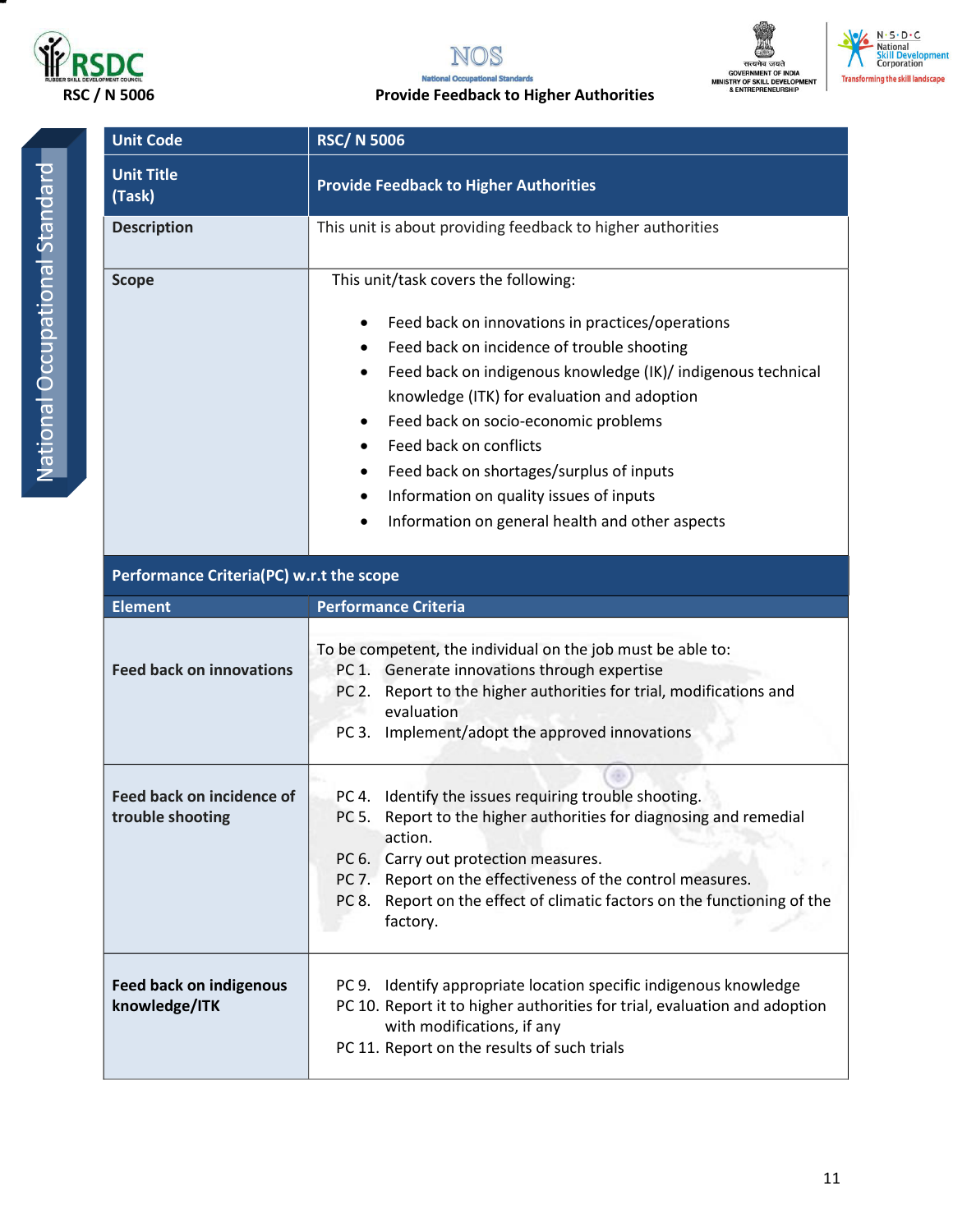





| Feed back on socio-<br>economic problems                                                            | PC 12. Identify the socio-economic problems<br>PC 13. Report it to higher authorities for investigation and solution<br>PC 14. Extend possible help for solving such problems.                                                                                                                                                                                                                                                                                                                                                              |  |
|-----------------------------------------------------------------------------------------------------|---------------------------------------------------------------------------------------------------------------------------------------------------------------------------------------------------------------------------------------------------------------------------------------------------------------------------------------------------------------------------------------------------------------------------------------------------------------------------------------------------------------------------------------------|--|
| <b>Feed back on conflicts</b>                                                                       | PC 15. Aware of the conflict existing and its possible causes<br>PC 16. Report to the higher authority for resolving the issues<br>PC 17. Extend possible help for solving the conflict                                                                                                                                                                                                                                                                                                                                                     |  |
| Knowledge and Understanding (K)                                                                     |                                                                                                                                                                                                                                                                                                                                                                                                                                                                                                                                             |  |
| A. Organizational<br>context<br>(Knowledge of the<br>company/<br>organization and<br>its processes) | The user/individual on the job needs to know and understand:<br>KA 1. Importance of providing feedback for improvement<br>KA 2. Importance of indigenous knowledge for evolving/adopting<br>location<br>specific practices<br>KA 3. Rectification/solution of problems/conflicts for the smooth<br>functioning of the factory.                                                                                                                                                                                                              |  |
| <b>B.</b> Technical<br>Knowledge                                                                    | The user/individual on the job needs to know and understand:<br>KB 1. The need for ammoniating field latex and what happens when it is<br>centrifuged.<br>KB 2. About latex production from rubber plantation<br>KB 3. Impact of preventive maintenance on the performance of factory.<br>KB 4. The indigenous practices for adoption for better performance<br>KB 5. The local situations and come out with innovations through<br>experience<br>KB 6. Problem/conflict identification<br>KB 7. Methods of reporting to higher authorities |  |
| <b>Skills (S) (Optional)</b>                                                                        |                                                                                                                                                                                                                                                                                                                                                                                                                                                                                                                                             |  |
| A. Core Skills/<br><b>Generic Skills</b>                                                            | <b>Writing Skills</b><br>The user/ individual on the job needs to know and understand how to:<br>SA 1. Prepare simple written documents to provide feed back to higher<br>authorities<br>SA 2. Convey ideas/information clearly in writing                                                                                                                                                                                                                                                                                                  |  |
|                                                                                                     | <b>Reading Skills</b>                                                                                                                                                                                                                                                                                                                                                                                                                                                                                                                       |  |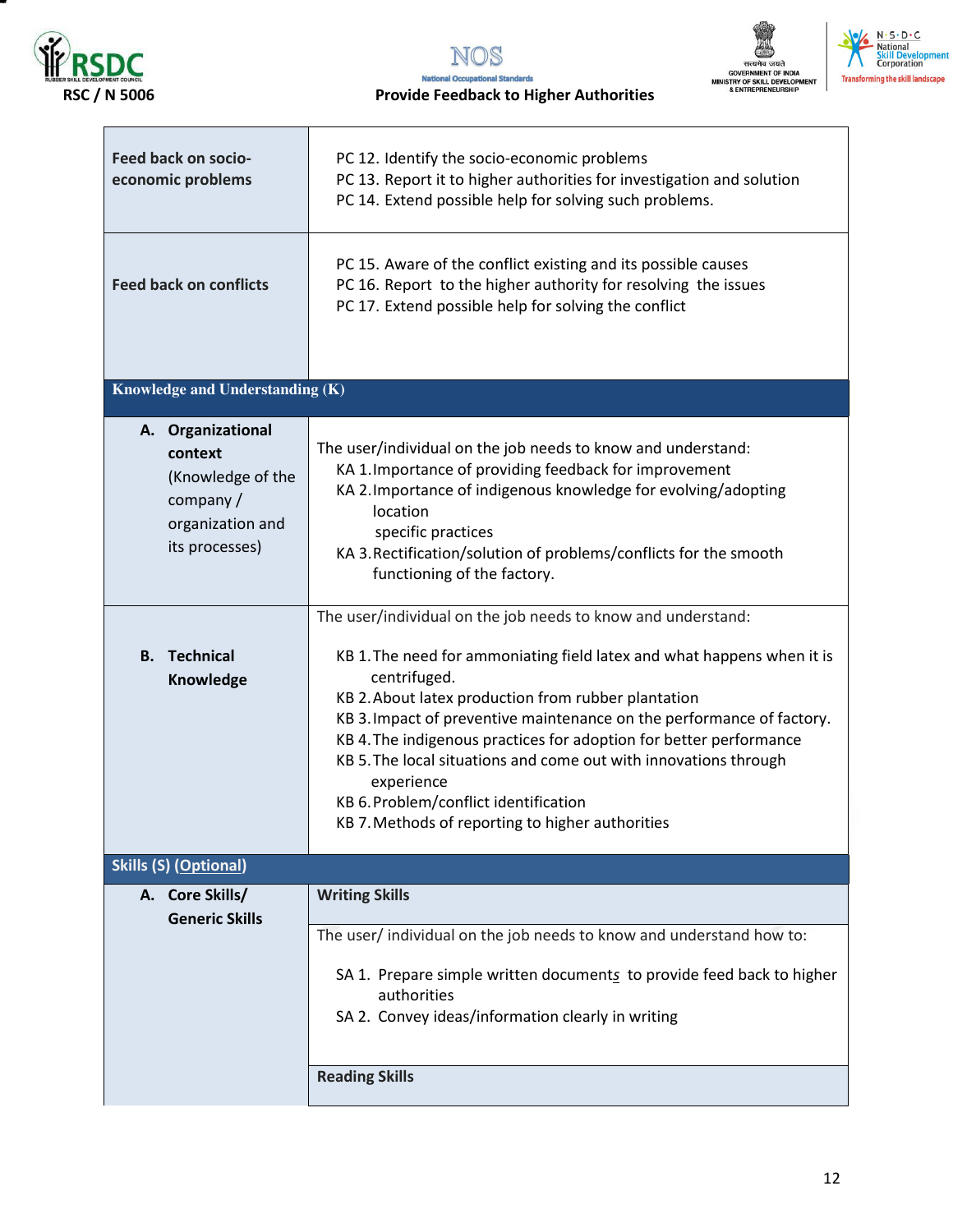





**National Occupational Standards RSC / N 5006 Provide Feedback to Higher Authorities** 

|                                  | The user/individual on the job needs to know and understand how to:                                                    |  |  |
|----------------------------------|------------------------------------------------------------------------------------------------------------------------|--|--|
|                                  | Read and understand the contents published in newspaper<br>SA 3.                                                       |  |  |
|                                  | and other publications                                                                                                 |  |  |
|                                  | Read and understand images, diagrams, leaflets etc<br>SA 4.                                                            |  |  |
|                                  | SA 5.<br>Read written instructions, notices etc.                                                                       |  |  |
|                                  | <b>Oral Communication (Listening and Speaking skills)</b>                                                              |  |  |
|                                  | The user/individual on the job needs to know and understand how to: .                                                  |  |  |
|                                  | SA 6.<br>Express statements, opinions or information clearly so that the<br>receiver can hear and understand properly. |  |  |
|                                  | Respond appropriately to queries<br>SA 7.                                                                              |  |  |
|                                  | Communicate effectively to Factory Manager, Supervisor, Head<br>SA 8.<br>worker, office staff and other workers        |  |  |
|                                  | <b>Decision Making</b>                                                                                                 |  |  |
| <b>Professional Skills</b><br>В. |                                                                                                                        |  |  |
|                                  | The user/individual on the job needs to know and understand how to:                                                    |  |  |
|                                  | SB1. Take appropriate decisions regarding processing steps in view of                                                  |  |  |
|                                  | changing quality and availability of raw materials and finished goods.                                                 |  |  |
|                                  | <b>Plan and Organize</b>                                                                                               |  |  |
|                                  | The user/individual on the job needs to know and understand how to:                                                    |  |  |
|                                  | SB2. seek clarification on problems from others                                                                        |  |  |
|                                  | SB3. apply problem-solving approaches in different situations                                                          |  |  |
|                                  | SB4. refer anomalies to the line manager                                                                               |  |  |
| <b>Customer Centricity</b>       |                                                                                                                        |  |  |
|                                  | <b>NA</b>                                                                                                              |  |  |
|                                  | <b>Problem Solving</b>                                                                                                 |  |  |
|                                  | The user/individual on the job needs to know and understand how to:                                                    |  |  |
|                                  | SB 5. Interpret quality for sheet                                                                                      |  |  |
|                                  | SB 6 . Suggest improvements(if any) in process/product/materials based                                                 |  |  |
|                                  | on results and experience                                                                                              |  |  |
|                                  | <b>Analytical Thinking</b>                                                                                             |  |  |
|                                  |                                                                                                                        |  |  |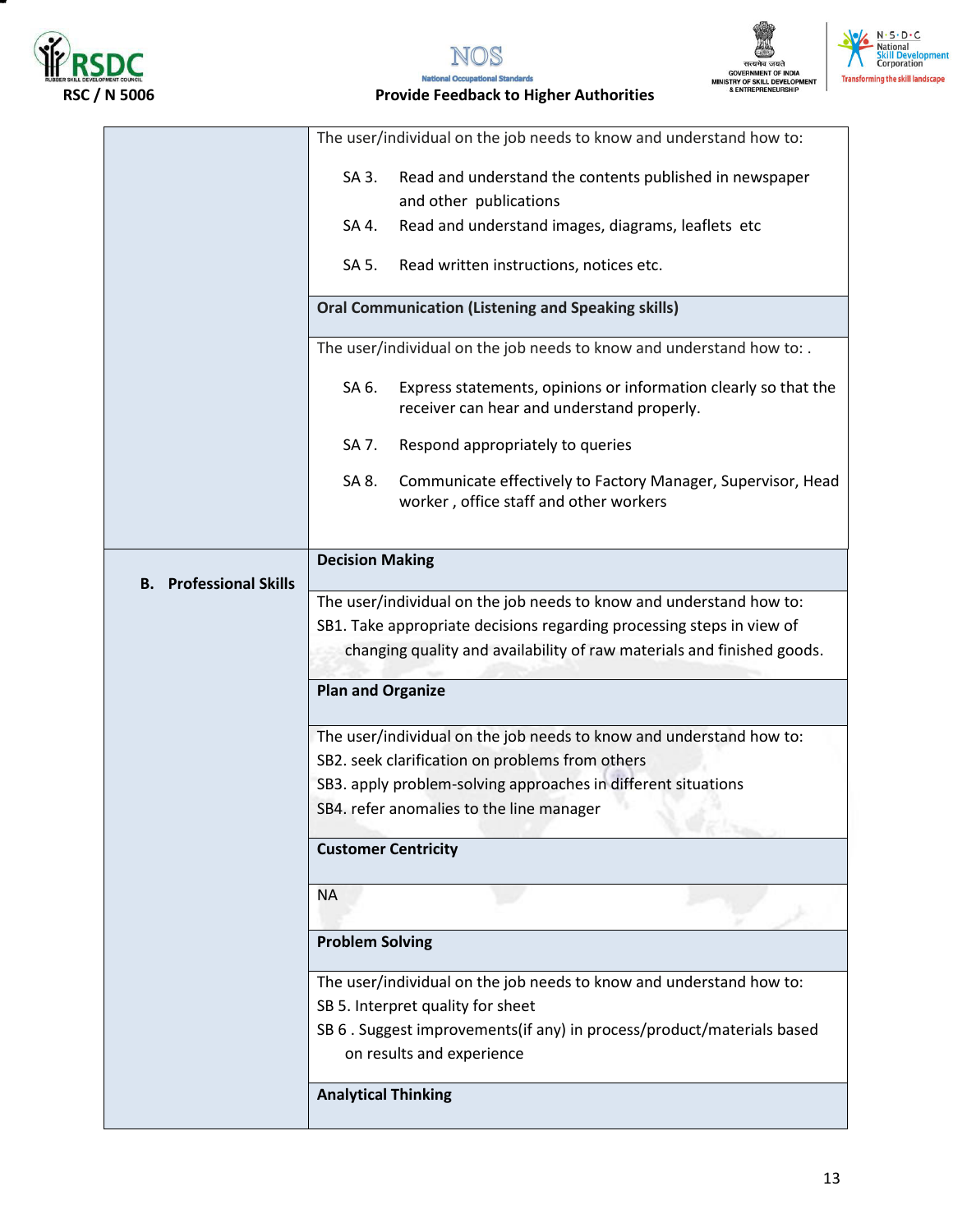





## **RSC / N 5006 Provide Feedback to Higher Authorities**

| The user/individual on the job needs to know and understand how to:<br>SB7. think through the problem, evaluate the possible solution(s) and<br>suggest an optimum /best possible solution(s)<br>SB8. deal with clients lacking the technical background to solve the<br>problem on their own identify immediate or temporary solutions to<br>resolve delays |
|--------------------------------------------------------------------------------------------------------------------------------------------------------------------------------------------------------------------------------------------------------------------------------------------------------------------------------------------------------------|
| <b>Critical Thinking</b>                                                                                                                                                                                                                                                                                                                                     |
| The user/individual on the job needs to know and understand how to:                                                                                                                                                                                                                                                                                          |
| SB9. Handle equipment/rubber sheet SB6. seek clarification on problems<br>from others                                                                                                                                                                                                                                                                        |
| SB10. apply problem-solving approaches in different situations                                                                                                                                                                                                                                                                                               |
| SB11. refer anomalies to the line manager                                                                                                                                                                                                                                                                                                                    |

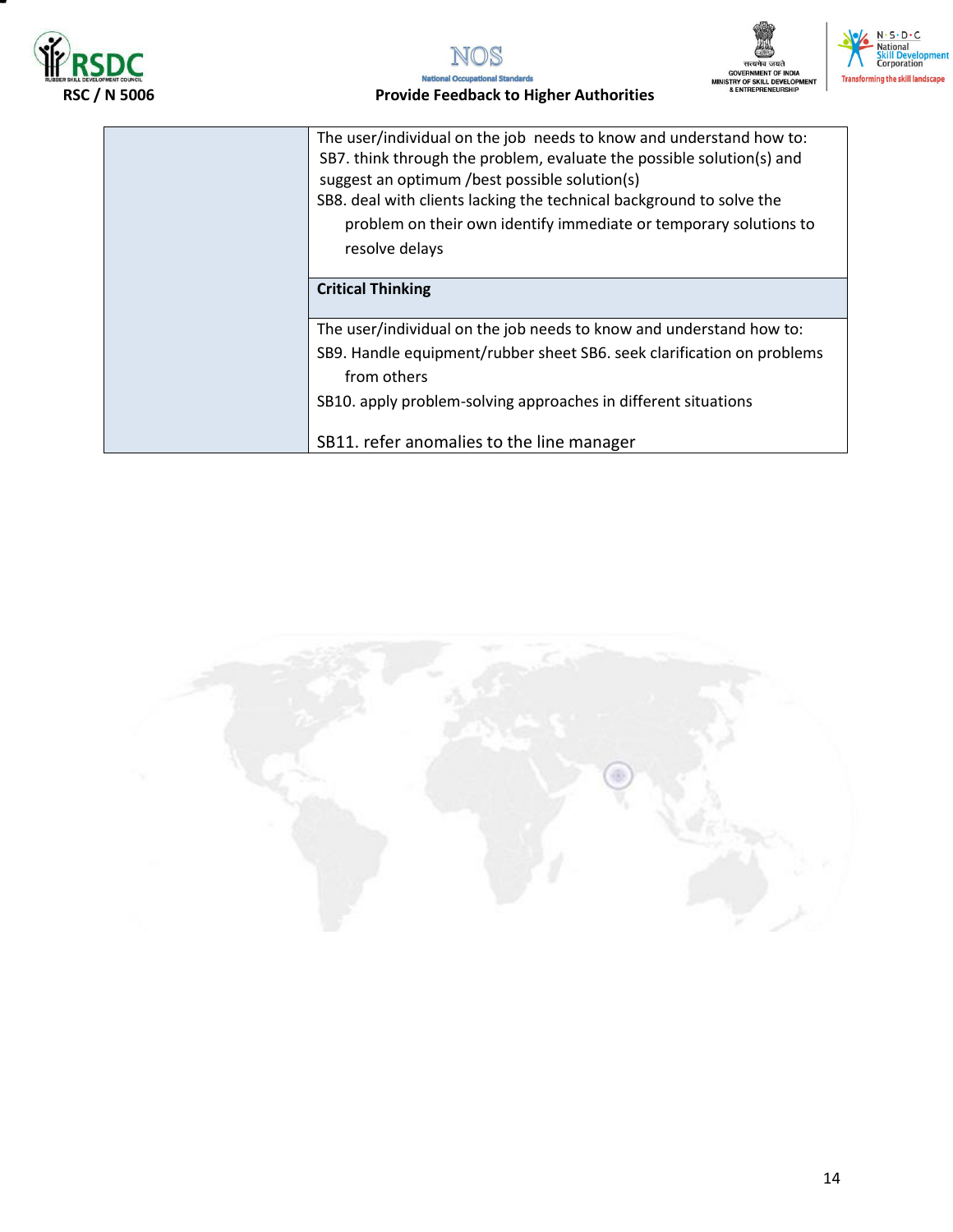





# **NOS Version Control**

| <b>NOS Code</b>            | <b>RSC / N 5006</b>                        |                         |          |
|----------------------------|--------------------------------------------|-------------------------|----------|
| <b>Credits(NSQF)</b>       | <b>TBD</b>                                 | 1.0                     |          |
| <b>Industry</b>            | <b>Rubber Industry</b>                     | <b>Drafted on</b>       | 14/05/15 |
| <b>Industry Sub-sector</b> | <b>Natural Rubber</b><br><b>Plantation</b> | Last reviewed on        | 14/05/15 |
| <b>Occupation</b>          | <b>Production - NR</b>                     | <b>Next review date</b> | 14/05/16 |

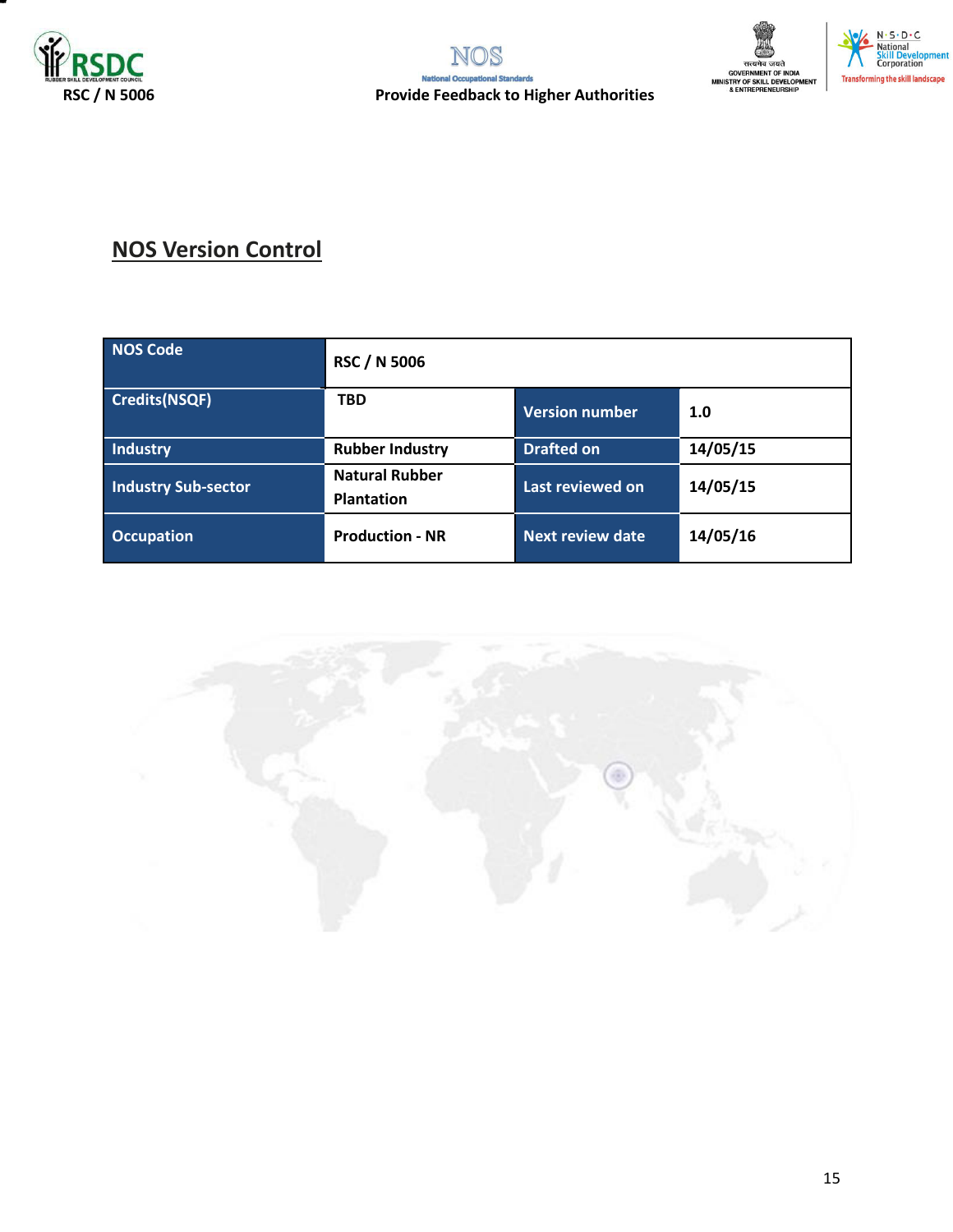





# **National Occupational Standard**

<span id="page-15-0"></span>

## **Overview**

This unit is about carrying out housekeeping.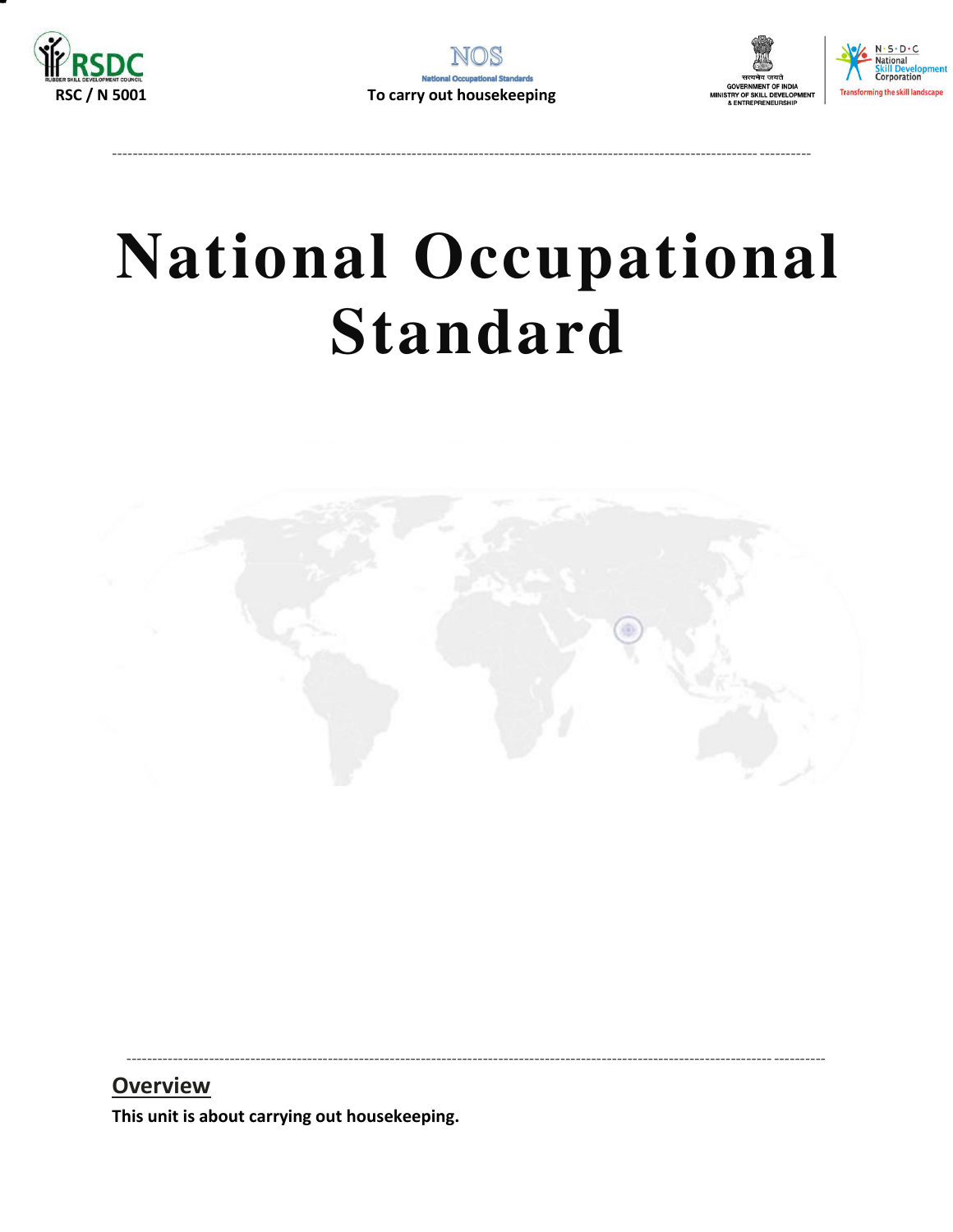







| <b>Unit Code</b>                          | <b>RSC / N 5001</b>                                                                                                                                                                                                                                                                                                                                                                                                                                                                      |  |  |  |
|-------------------------------------------|------------------------------------------------------------------------------------------------------------------------------------------------------------------------------------------------------------------------------------------------------------------------------------------------------------------------------------------------------------------------------------------------------------------------------------------------------------------------------------------|--|--|--|
| <b>Unit Title</b><br>(Task)               | To carry out housekeeping                                                                                                                                                                                                                                                                                                                                                                                                                                                                |  |  |  |
| <b>Description</b>                        | This unit is about carrying out housekeeping activities                                                                                                                                                                                                                                                                                                                                                                                                                                  |  |  |  |
| <b>Scope</b>                              | This unit/task covers the following tasks:<br>Preparing for housekeeping activities                                                                                                                                                                                                                                                                                                                                                                                                      |  |  |  |
|                                           | Carry out housekeeping activities                                                                                                                                                                                                                                                                                                                                                                                                                                                        |  |  |  |
|                                           | Post housekeeping activities                                                                                                                                                                                                                                                                                                                                                                                                                                                             |  |  |  |
| Performance Criteria(PC) w.r.t. the Scope |                                                                                                                                                                                                                                                                                                                                                                                                                                                                                          |  |  |  |
| <b>Element</b>                            | <b>Performance Criteria</b>                                                                                                                                                                                                                                                                                                                                                                                                                                                              |  |  |  |
|                                           | To be competent, the user/individual on the job must be able to:<br>PC1. Inspect the area while taking into account various surfaces                                                                                                                                                                                                                                                                                                                                                     |  |  |  |
| Pre housekeeping<br>activities            | PC2. Identify the material requirements for cleaning the areas inspected, by<br>considering risk, time, efficiency and type of stain<br>PC3. Ensure that the cleaning equipment is in proper working condition<br>PC4. Select the suitable alternatives for cleaning the areas in case the appropriate<br>equipment and materials are not available and inform the appropriate<br>person<br>PC5. Plan the sequence for cleaning the area to avoid re-soiling clean areas and<br>surfaces |  |  |  |
|                                           | PC6. Inform the affected people about the cleaning activity<br>PC7. Display the appropriate signage for the work being conducted<br>PC8. Ensure that there is adequate ventilation for the work being carried out<br>PC9. Wear the personal protective equipment required for the cleaning method<br>and materials being used                                                                                                                                                            |  |  |  |
| <b>Operations</b>                         | PC10. Use the correct cleaning method for the work area, type of soiling and<br>surface<br>PC11. Carry out cleaning activity without disturbing others<br>PC12. Deal with accidental damage, if any, caused while carrying out the work<br>PC13. Report to the appropriate person any difficulties in carrying out the work<br>PC14. Identify and report to the appropriate person any additional cleaning<br>required that is outside one's responsibility or skill                     |  |  |  |
| <b>Post housekeeping</b><br>activities    | PC15. Ensure that there is no oily substance on the floor to avoid slippage<br>PC16. Ensure that no scrap material is lying around                                                                                                                                                                                                                                                                                                                                                       |  |  |  |

17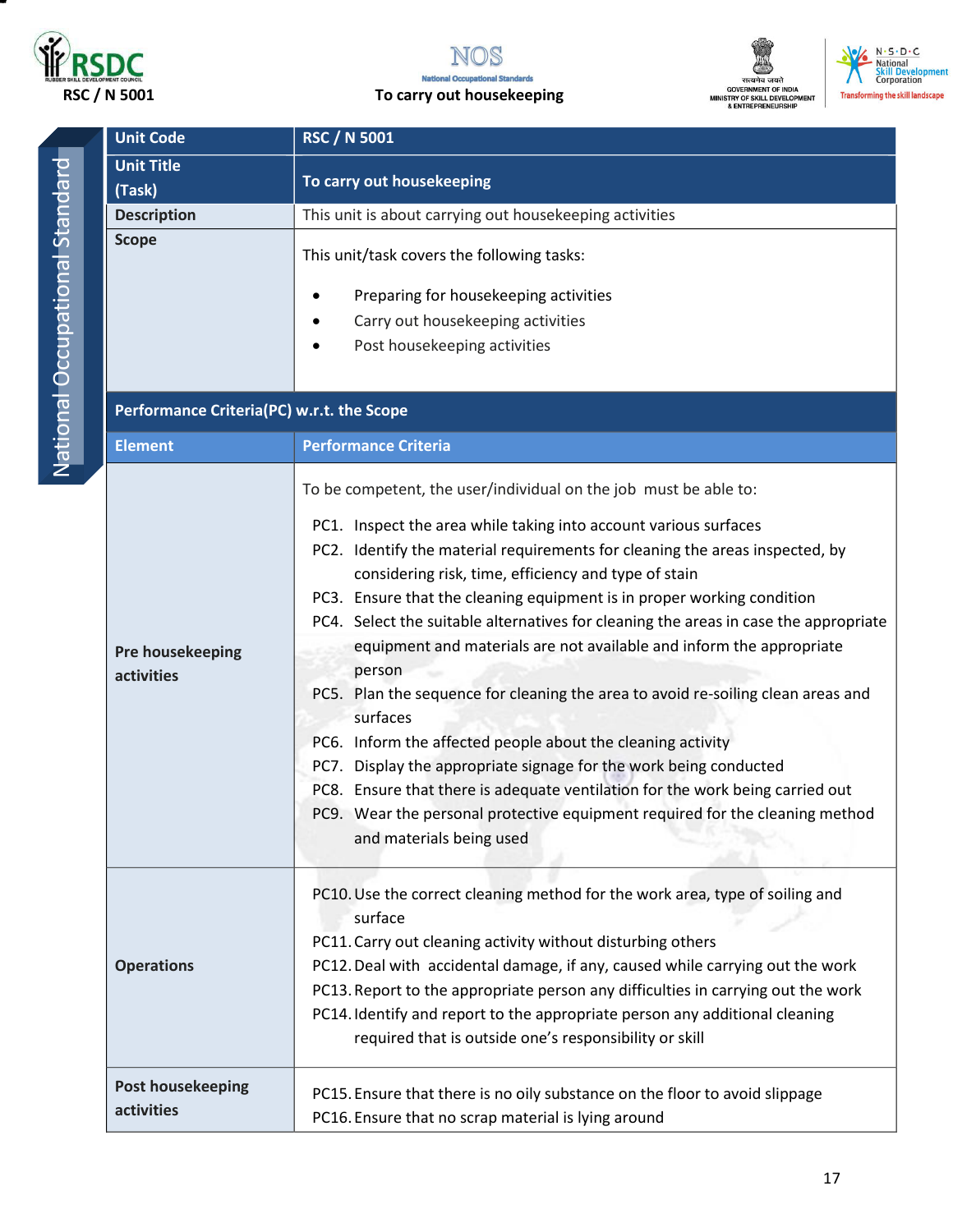







 **RSC / N 5001 To carry out housekeeping** 

|                                                    | PC17. Maintain and store housekeeping equipment and supplies<br>PC18. Follow workplace procedures to deal with any accidental damage caused<br>during the cleaning process                                                                                                                                                                                                                                                                                                                                                                                                                                                                                                                                                                                                                                                                                                                                                                                                                                                                                                                                                                                                                                                                                                                                                              |
|----------------------------------------------------|-----------------------------------------------------------------------------------------------------------------------------------------------------------------------------------------------------------------------------------------------------------------------------------------------------------------------------------------------------------------------------------------------------------------------------------------------------------------------------------------------------------------------------------------------------------------------------------------------------------------------------------------------------------------------------------------------------------------------------------------------------------------------------------------------------------------------------------------------------------------------------------------------------------------------------------------------------------------------------------------------------------------------------------------------------------------------------------------------------------------------------------------------------------------------------------------------------------------------------------------------------------------------------------------------------------------------------------------|
| General                                            | PC19. Maintain schedules and records for housekeeping duty<br>PC20. Replenish any necessary supplies or consumables                                                                                                                                                                                                                                                                                                                                                                                                                                                                                                                                                                                                                                                                                                                                                                                                                                                                                                                                                                                                                                                                                                                                                                                                                     |
| <b>Knowledge and Understanding (K)</b>             |                                                                                                                                                                                                                                                                                                                                                                                                                                                                                                                                                                                                                                                                                                                                                                                                                                                                                                                                                                                                                                                                                                                                                                                                                                                                                                                                         |
|                                                    | The user/individual on the job needs to know and understand:                                                                                                                                                                                                                                                                                                                                                                                                                                                                                                                                                                                                                                                                                                                                                                                                                                                                                                                                                                                                                                                                                                                                                                                                                                                                            |
| <b>B.</b> Technical<br><b>Knowledge</b>            | KB1. The levels of hygiene required in workplace and why it is important to<br>maintain them during work<br>KB2. How to inspect a work area to decide what cleaning it needs<br>KB3. Methods and materials that are used for cleaning various surfaces<br>KB4. The types of cleansing agents that are not to be mixed together<br>KB5. The correct method for cleaning equipment and/or machinery used during<br>cleaning work<br>KB6. The importance of personal protective equipment<br>KB7. Appropriate personal protective equipment for the work area, cleaning<br>equipment, tools, materials and chemicals used<br>KB8. The correct sequence for cleaning the work area<br>KB9. The time taken by the treatment to work<br>KB10. The importance of following manufacturer's instructions on cleaning agents<br>KB11. The most appropriate place to carry out test cleaning and why this should be<br>done before applying treatments<br>KB12. The importance of applying treatments evenly and the effect of not doing<br>this<br>KB13. Process of cleaning the surfaces without causing injury or damage<br>KB14. The method to check the treated surface and equipment on completion of<br>cleaning<br>KB15. Procedures for disposing off waste<br>KB16. Procedures for disposing off or storing personal protective equipment |
| Skills (S)                                         |                                                                                                                                                                                                                                                                                                                                                                                                                                                                                                                                                                                                                                                                                                                                                                                                                                                                                                                                                                                                                                                                                                                                                                                                                                                                                                                                         |
| <b>Core Skills/ Generic</b><br>А.<br><b>Skills</b> | <b>Writing Skills</b><br>The user/ individual on the job needs to know and understand how to:<br>SA1. Construct simple sentences and express ideas clearly through written<br>communication<br>SA2. Fill up appropriate technical forms, process charts, activity logs in required<br>format of the company<br>SA3. Write simple letters, mails, etc                                                                                                                                                                                                                                                                                                                                                                                                                                                                                                                                                                                                                                                                                                                                                                                                                                                                                                                                                                                    |
|                                                    |                                                                                                                                                                                                                                                                                                                                                                                                                                                                                                                                                                                                                                                                                                                                                                                                                                                                                                                                                                                                                                                                                                                                                                                                                                                                                                                                         |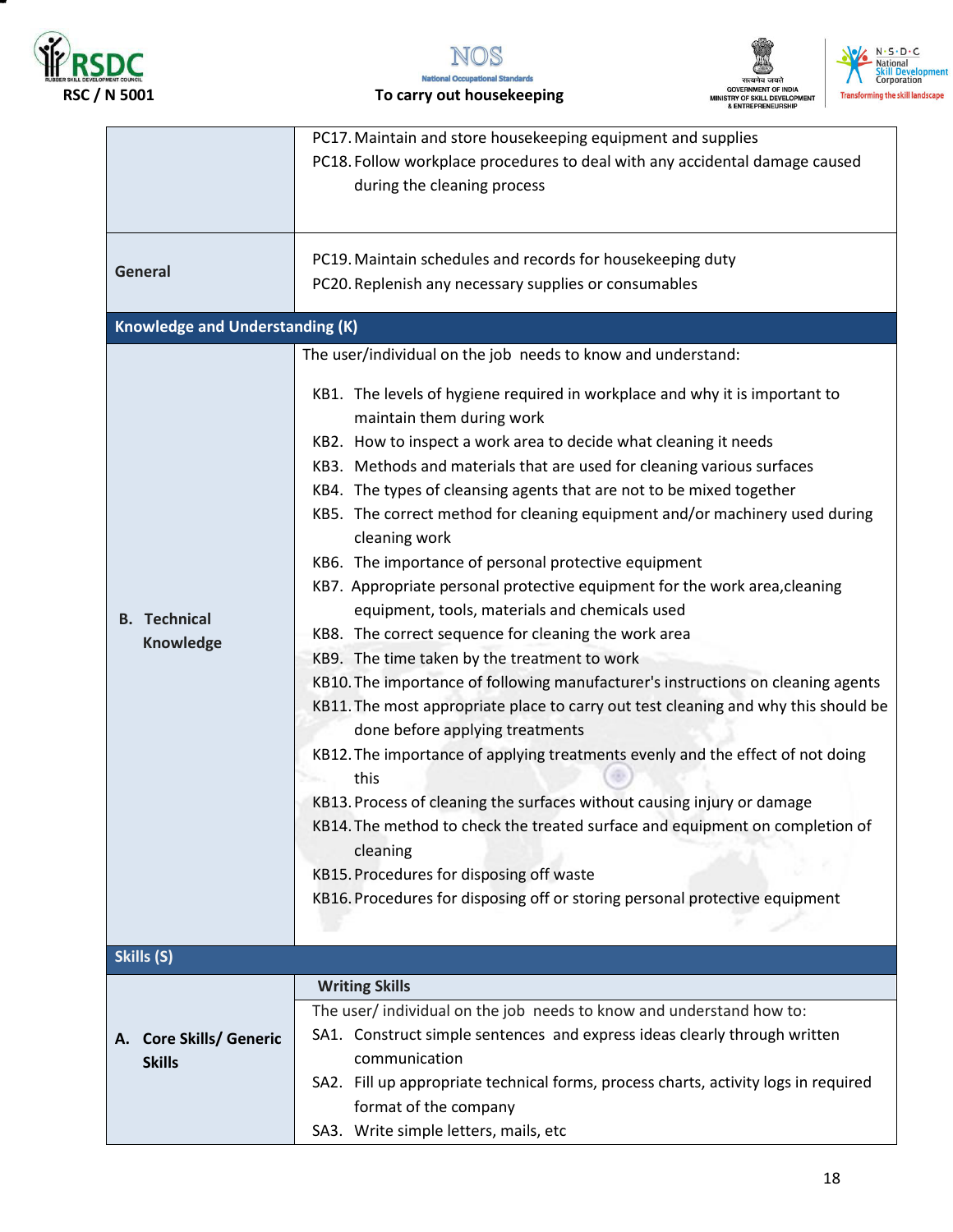







 **RSC / N 5001 To carry out housekeeping** 

|                                  | SA4. Perform functional mathematical operations, including application of basic                                                                 |
|----------------------------------|-------------------------------------------------------------------------------------------------------------------------------------------------|
|                                  | mathematical principles, such as numbers and space,                                                                                             |
|                                  |                                                                                                                                                 |
|                                  | <b>Reading Skills</b>                                                                                                                           |
|                                  | The user/individual on the job needs to know and understand how to:                                                                             |
|                                  | SA5. Read and understand manuals, health and safety instructions, memos,                                                                        |
|                                  | reports, job cards etc                                                                                                                          |
|                                  | SA6. Read images, graphs, diagrams                                                                                                              |
|                                  | SA7. Understand the various coding systems as per company norms                                                                                 |
|                                  | <b>Oral Communication (Listening and Speaking skills)</b>                                                                                       |
|                                  |                                                                                                                                                 |
|                                  | The user/individual on the job needs to know and understand how to:                                                                             |
|                                  | SA8. Express statements, opinions or information clearly so that others can hear<br>and understand                                              |
|                                  | SA9. Respond appropriately to any queries                                                                                                       |
|                                  | SA10. Communicate with head worker /supervisor                                                                                                  |
|                                  | SA11. Communicate with upstream and downstream teams                                                                                            |
|                                  | SA12. Work in a team and other behavioral skills required to support small group                                                                |
|                                  | activities                                                                                                                                      |
|                                  |                                                                                                                                                 |
|                                  | <b>Decision Making</b>                                                                                                                          |
| <b>Professional Skills</b><br>В. |                                                                                                                                                 |
|                                  | The user/individual on the job needs to know and understand how to:                                                                             |
|                                  |                                                                                                                                                 |
|                                  | SB1. Take appropriate decisions regarding processing steps in view of changing quality<br>and availability of raw materials and finished goods. |
|                                  | <b>Plan and Organize</b>                                                                                                                        |
|                                  | The user/individual on the job needs to know and understand how to:                                                                             |
|                                  | SB2. seek clarification on problems from others                                                                                                 |
|                                  |                                                                                                                                                 |
|                                  | SB3. apply problem-solving approaches in different situations                                                                                   |
|                                  | SB4. refer anomalies to the line manager                                                                                                        |
|                                  | <b>Customer Centricity</b>                                                                                                                      |
|                                  | <b>NA</b>                                                                                                                                       |
|                                  |                                                                                                                                                 |
|                                  |                                                                                                                                                 |
|                                  | <b>Problem Solving</b>                                                                                                                          |
|                                  |                                                                                                                                                 |
|                                  | The user/individual on the job needs to know and understand how to:                                                                             |
|                                  | SB 5. Interpret quality for sheet                                                                                                               |
|                                  |                                                                                                                                                 |
|                                  | SB 6. Suggest improvements(if any) in process/product/materials based on                                                                        |
|                                  | results and experience                                                                                                                          |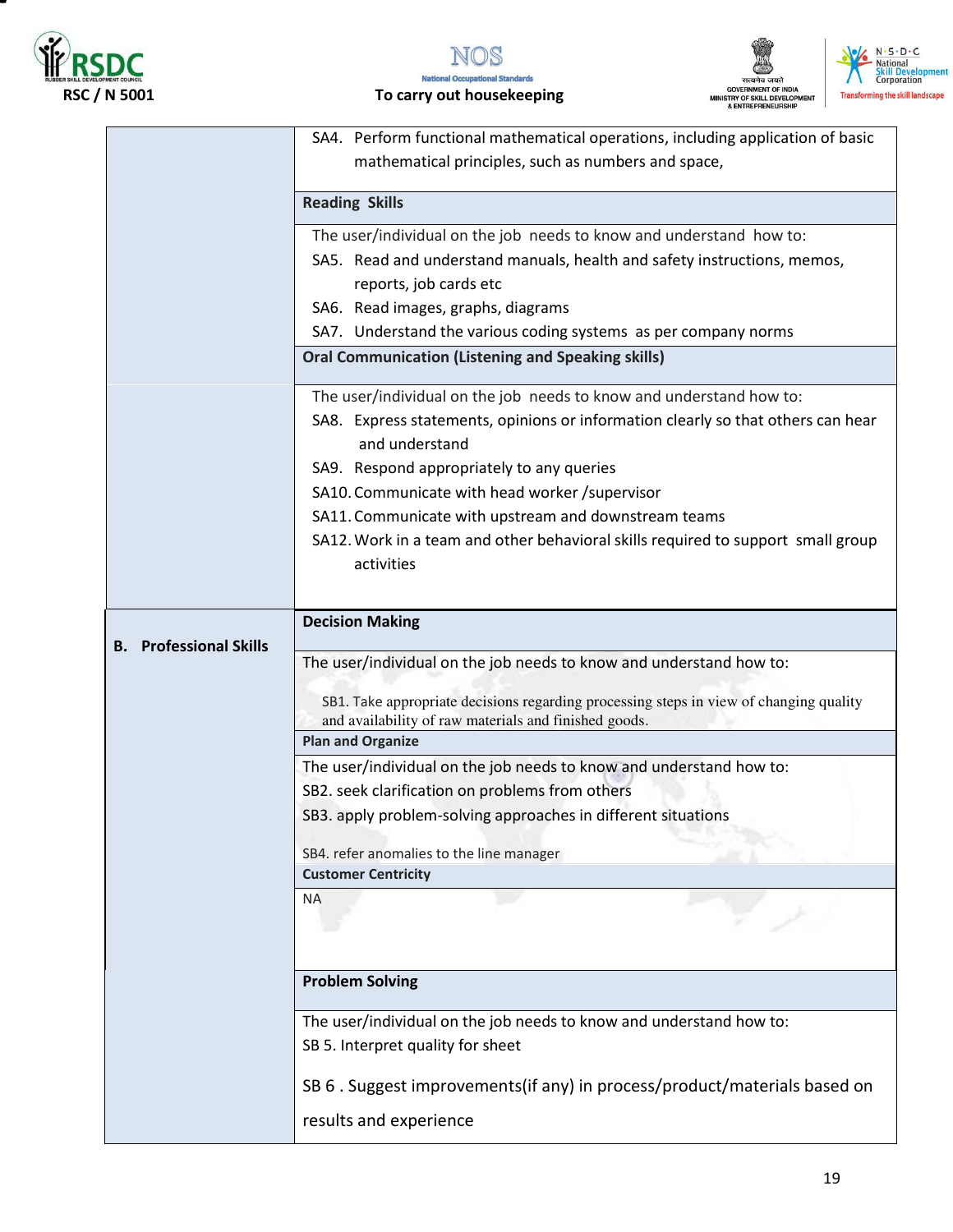







| <b>Analytical Thinking</b>                                                                                                                                                                    |
|-----------------------------------------------------------------------------------------------------------------------------------------------------------------------------------------------|
| The user/individual on the job needs to know and understand how to:<br>SB7. think through the problem, evaluate the possible solution(s) and suggest an<br>optimum /best possible solution(s) |
| SB8. deal with clients lacking the technical background to solve the problem                                                                                                                  |
| on their own identify immediate or temporary solutions to resolve delays                                                                                                                      |
| <b>Critical Thinking</b>                                                                                                                                                                      |
| The user/individual on the job needs to know and understand how to:                                                                                                                           |
| SB9. Handle equipment/rubber sheet SB6. seek clarification on problems from<br>others                                                                                                         |
| SB10. apply problem-solving approaches in different situations                                                                                                                                |
| SB11. refer anomalies to the line manager                                                                                                                                                     |
|                                                                                                                                                                                               |

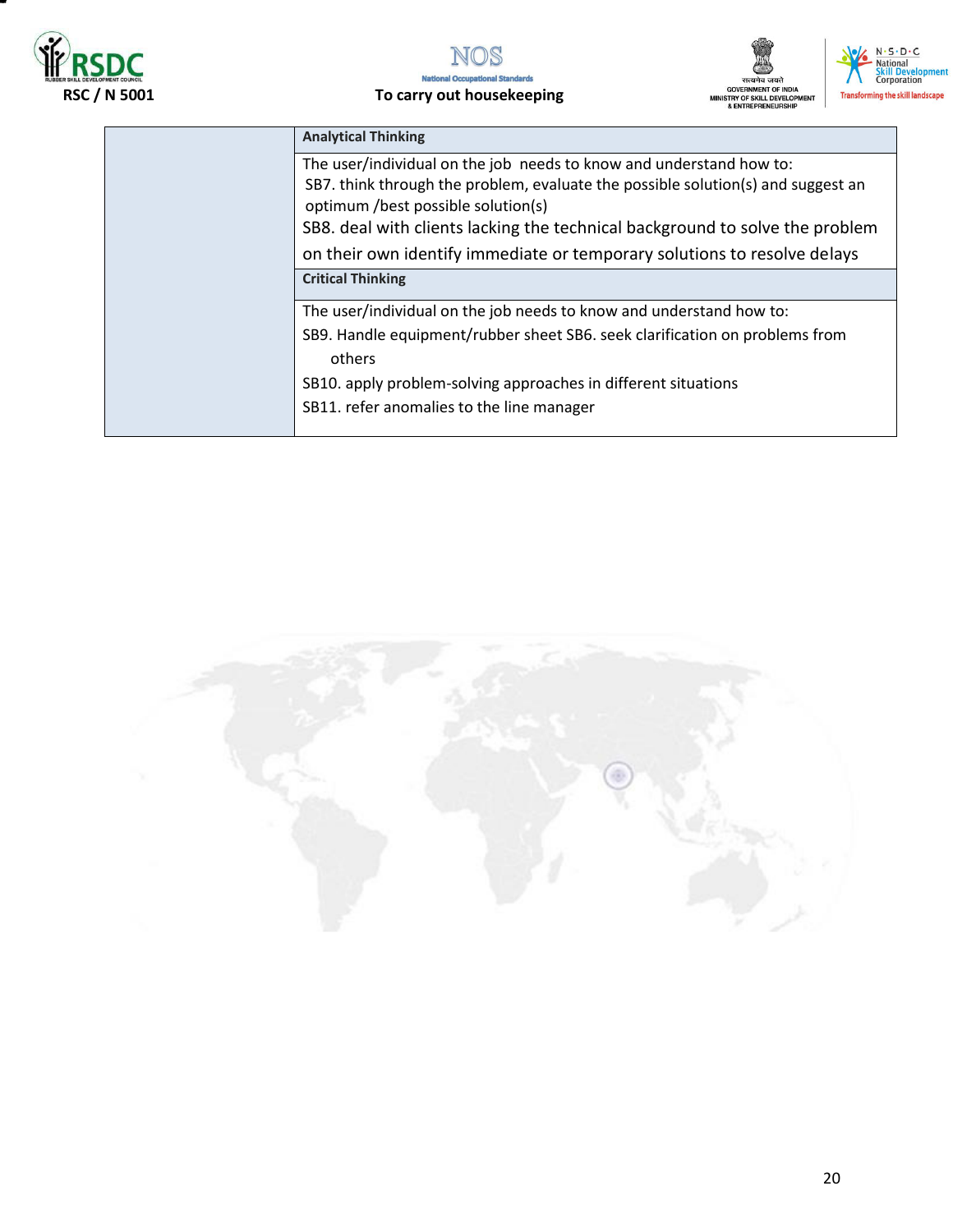







## **NOS Version Control**

| NOS Code                   | <b>RSC / N 5001</b>                        |                         |          |
|----------------------------|--------------------------------------------|-------------------------|----------|
| Credits(NSQF)              | <b>TBD</b>                                 | <b>Version number</b>   | 1.0      |
| Industry                   | <b>Rubber Industry</b>                     | <b>Drafted on</b>       | 14/05/15 |
| <b>Industry Sub-sector</b> | <b>Natural Rubber</b><br><b>Plantation</b> | Last reviewed on        | 14/05/15 |
| <b>Occupation</b>          | <b>Production - NR</b>                     | <b>Next review date</b> | 14/05/16 |

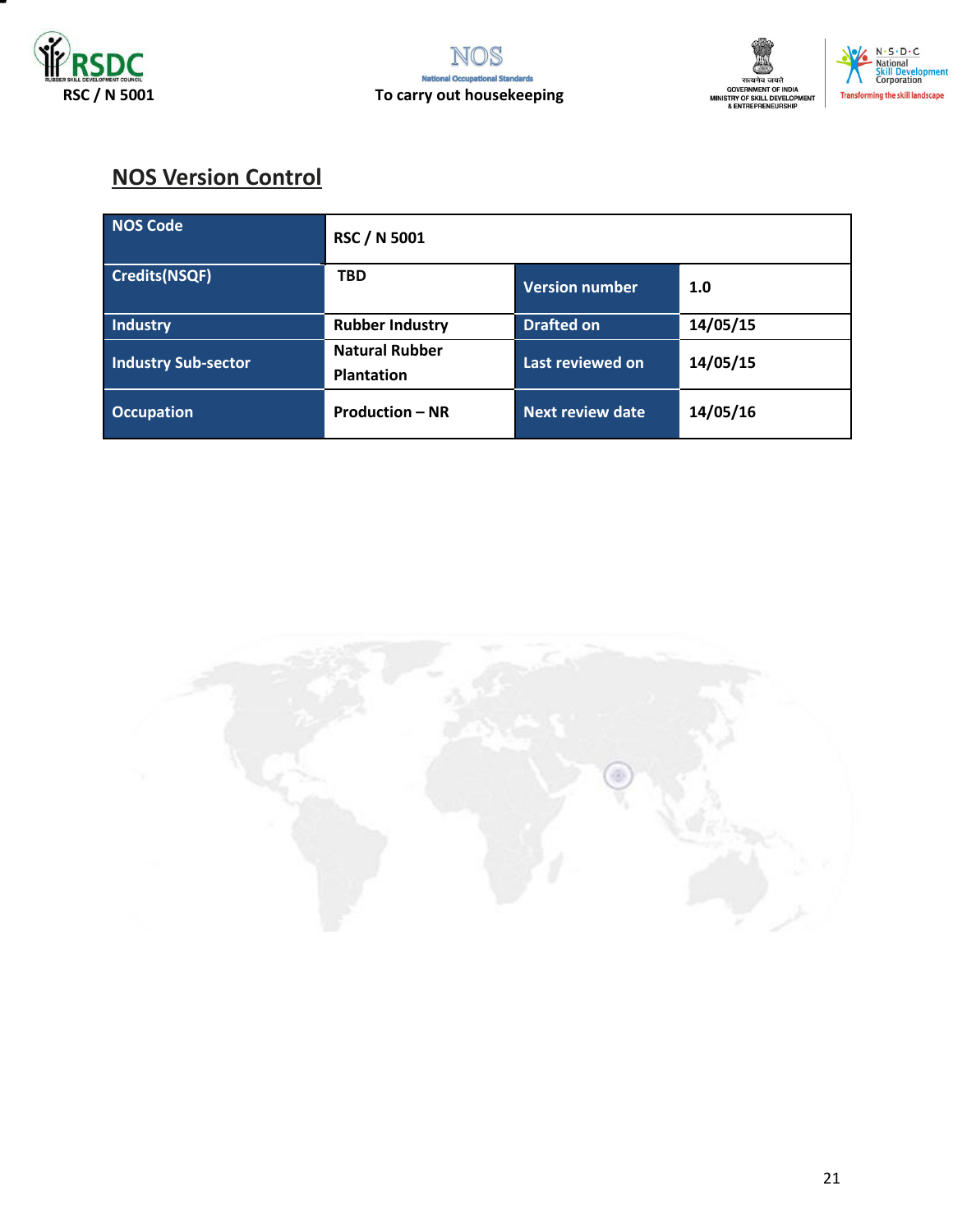#### **CRITERIA FOR ASSESSMENT OF TRAINEES**

**Job Role** General worker - CENEX **Qualification Pack** RSC/ Q 6101 **Sector Skill Council** Rubber Skill Development Council

#### **Guidelines for Assessment**

1. Criteria for assessment for each Qualification Pack will be created by the Sector Skill Council. Each Performance Criteria (PC) will be assigned marks proportional to its importance in NOS. SSC will also lay down proportion of marks for Theory and Skills Practical for each PC

2. The assessment for the theory part will be based on knowledge bank of questions created by the SSC 3. Individual assessment agencies will create unique question papers for theory part for each candidate at each

examination/training center (as per assessment criteria below) 4. Individual assessment agencies will create unique evaulations for skill practical for every student at each examination/training center based on this criteria

5. To pass the Qualification Pack , every trainee should score a minimum of 70% in every NOS 6. In case of successfully passing only certain number of NOS's, the trainee is eligible to take subsequent assessment on the balance NOS's to pass the Qualification Pack

|                  |                                  |                                                                                                      |                | <b>Marks Allocation</b> |                |
|------------------|----------------------------------|------------------------------------------------------------------------------------------------------|----------------|-------------------------|----------------|
|                  |                                  |                                                                                                      | <b>Tot</b>     | <b>Theo</b>             | <b>Practic</b> |
| <b>NOS</b>       | <b>Elements</b>                  | <b>Performance Criteria</b>                                                                          | al             | ry                      | al             |
|                  |                                  | PC 1.<br>Latex charging/decantation as per instructions<br>from head worker/supervisor               | 16             | 4                       | 12             |
|                  |                                  | PC 2. Preservation of chemicals, addition /desludging<br>works etc                                   | $\overline{2}$ | $\overline{2}$          | $\Omega$       |
|                  |                                  | PC 3. Coagulation of skim as per instructions                                                        | 4              | $\Omega$                | 4              |
|                  | Operational<br><b>Activities</b> | PC 4. Loading of cenex and latex barrels as per instructions                                         | $\overline{2}$ | $\Omega$                | $\overline{2}$ |
|                  |                                  | PC 5.<br>Unloading of cenex/latex barrels as per<br>instructions                                     | $\overline{2}$ | $\Omega$                | $\overline{2}$ |
| RSC/N            |                                  | PC 6. Loading of byproducts as per instructions                                                      | $\overline{2}$ | $\mathbf 0$             | $\overline{2}$ |
| 6101(Ge          |                                  | PC 7. Light weight barrel (cenex barrel) rinsing                                                     | 2              | $\Omega$                | $\overline{2}$ |
| neral            |                                  | PC 8. Cenex barrel checking , numbering, weighing etc                                                | $\overline{4}$ | $\Omega$                | $\overline{4}$ |
| Maintena<br>nce) |                                  | PC 9. Strictly follow reporting time, working hours, assigned<br>tasks etc                           | $\overline{2}$ | $\overline{2}$          | $\mathbf 0$    |
|                  |                                  | PC 10. Operation of the Latex centrifuging machine as per<br>instruction from head worker/supervisor | 16             | $\Omega$                | 16             |
|                  |                                  | PC 11. Operate machines with maximum efficiency                                                      | $\overline{4}$ | $\overline{2}$          | $\overline{2}$ |
|                  | Machine                          | PC 12. Periodically clean the centrifuging machines                                                  | $\overline{2}$ | $\overline{2}$          | $\Omega$       |
|                  | Operation<br>and                 | PC 13. Clean the Machine bowls at prescribed intervals                                               | 2              | $\overline{2}$          | $\mathbf 0$    |
|                  | Maintenanc<br>e                  | PC 14. Repair/service the centrifuging machines as per<br>instructions                               | 4              | $\overline{2}$          | $\overline{2}$ |
|                  |                                  | PC 15. Undertake preventive maintenance                                                              | 8              | $\overline{2}$          | 6              |
|                  |                                  | PC 16. Repair/maintain other machineries /critical<br>etc as and when required.<br>equipments        | 4              | $\Omega$                | 4              |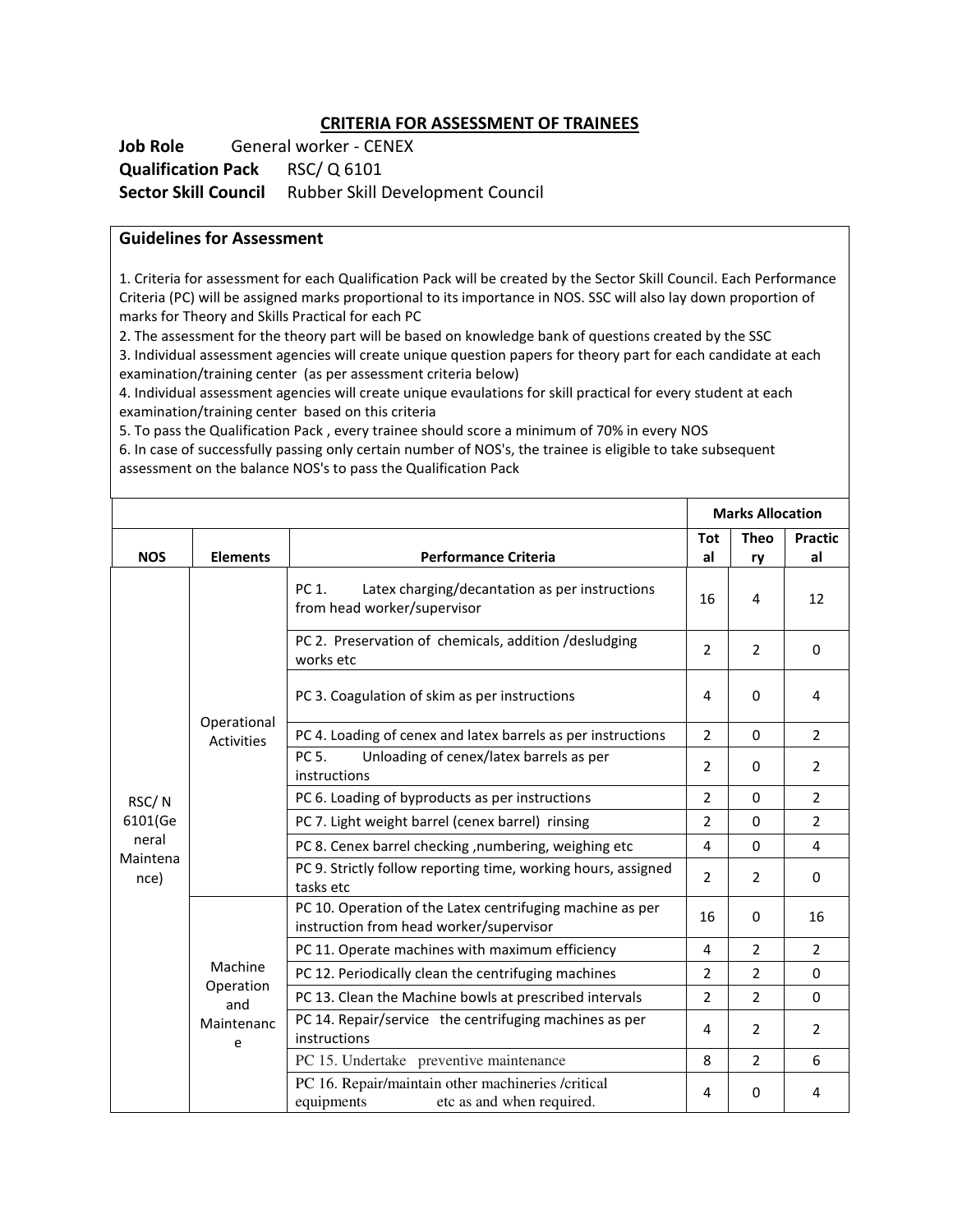|                                |                                                     | PC 17. Repair/maintenance /reconditioning of latex<br>collection barrels                                | 2              | $\mathbf 0$    | 2              |
|--------------------------------|-----------------------------------------------------|---------------------------------------------------------------------------------------------------------|----------------|----------------|----------------|
|                                |                                                     | PC 18. Effluent treatment operation as per head<br>worker/supervisor's instructions                     | 6              | $\overline{2}$ | 4              |
|                                |                                                     | PC 19. Packing of Cenex in the prescribed quantity and<br>quality                                       | 8              | $\mathbf 0$    | 8              |
|                                | Packaging                                           | PC 20. Ensure proper labeling                                                                           | 6              | $\mathbf 0$    | 6              |
|                                |                                                     | PC 21. Field barrel checking and making it ready for dispatch                                           | $\overline{2}$ | 0              | $\overline{2}$ |
|                                |                                                     |                                                                                                         | 100            | 20             | 80             |
|                                |                                                     | PC 1. Generate innovations through expertise                                                            | 4              | 4              | $\mathbf 0$    |
|                                | Feed back<br>on<br>innovations                      | PC 2. Report to the higher authorities for trial, modifications<br>and evaluation                       | $\overline{4}$ | 4              | $\mathbf 0$    |
|                                |                                                     | PC 3. Implement/adopt the approved innovations                                                          | 0              | 0              | $\mathbf 0$    |
|                                | Feed back<br>on incidence<br>of trouble<br>shooting | PC 4. Identify the issues requiring trouble shooting.                                                   | 16             | 8              | 8              |
|                                |                                                     | PC 5. Report to the higher authorities for diagnosing and<br>remedial action                            | 8              | $\mathbf 0$    | 8              |
| RSC/N<br>5006(Fee<br>d back to |                                                     | PC 6. Carry out protection measures                                                                     | 16             | $\mathbf 0$    | 16             |
| Higher<br>Authoriti<br>es)     |                                                     | PC 7. Report on the effectiveness of the control measures.                                              | 8              | 0              | 8              |
|                                |                                                     | PC 8. Report on the effect of climatic factors on the<br>functioning of the factory.                    | 8              | 4              | 4              |
|                                | Feed back<br>on<br>indigenous<br>knowledge/I<br>TK  | PC 9. Identify appropriate location specific indigenous<br>knowledge                                    | 4              | 4              | 0              |
|                                |                                                     | PC 10. Report it to higher authorities for trial, evaluation<br>and adoption with modifications, if any | 4              | 4              | 0              |
|                                |                                                     | PC 11. Report on the results of such trials                                                             | 4              | 4              | 0              |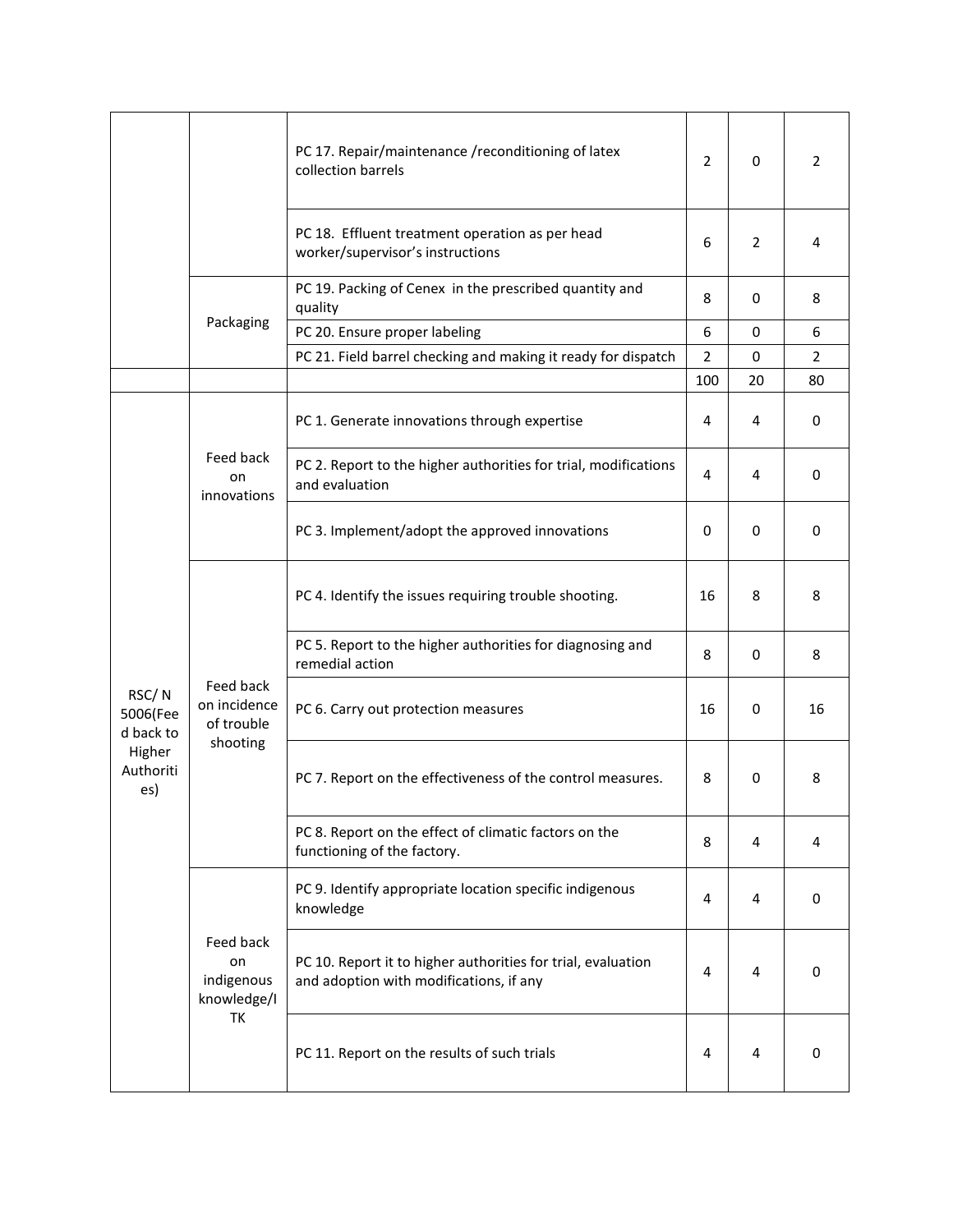|                    | Feed back                          | PC 12. Identify the socio-economic problems                                                                                                                            | 8           | 8           | $\mathbf 0$ |
|--------------------|------------------------------------|------------------------------------------------------------------------------------------------------------------------------------------------------------------------|-------------|-------------|-------------|
|                    | on socio-<br>economic              | PC 13. Report it to higher authorities for investigation and<br>solution                                                                                               | 4           | $\mathbf 0$ | 4           |
|                    | problems                           | PC 14. Extend possible help for solving such problems.                                                                                                                 | 0           | $\mathbf 0$ | $\mathbf 0$ |
|                    |                                    | PC 15. Aware of the conflict existing and its possible causes                                                                                                          | 8           | 0           | 8           |
|                    | Feed back<br>on conflicts          | PC 16. Report to the higher authority for resolving the<br>issues                                                                                                      | 4           | 4           | $\mathbf 0$ |
|                    |                                    | PC 17. Extend possible help for solving the conflict                                                                                                                   | 0           | 0           | 0           |
|                    |                                    |                                                                                                                                                                        | 100         | 44          | 56          |
|                    | Pre<br>housekeepin<br>g activities | PC1.<br>Inspect the area while taking into account various<br>surfaces                                                                                                 | 8           | 8           | 0           |
|                    |                                    | Identify the material requirements for cleaning the<br>PC <sub>2</sub><br>areas inspected, by considering risk, time, efficiency and<br>type of stain                  | 20          | 0           | 20          |
|                    |                                    | PC3. Ensure that the cleaning equipment is in proper<br>working condition                                                                                              | 4           | 0           | 4           |
|                    |                                    | PC4. Select the suitable alternatives for cleaning the areas in<br>case the appropriate equipment and materials are not<br>available and inform the appropriate person | 8           | 0           | 8           |
| RSC / N<br>5001(To |                                    | PC5. Plan the sequence for cleaning the area to avoid re-<br>soiling clean areas and surfaces                                                                          | 4           | 0           | 4           |
| carry out          |                                    | PC6. Inform the affected people about the cleaning activity                                                                                                            | 0           | 0           | $\mathbf 0$ |
| housekee<br>ping)  |                                    | PC7. Display the appropriate signage for the work being<br>conducted                                                                                                   | 4           | 0           | 4           |
|                    |                                    | PC8. Ensure that there is adequate ventilation for the work<br>being carried out                                                                                       | 4           | 0           | 4           |
|                    |                                    | PC9. Wear the personal protective equipment required for<br>the cleaning method and materials being used                                                               | 16          | 8           | 8           |
|                    |                                    | PC10. Use the correct cleaning method for the work area,<br>type of soiling and surface                                                                                | 8           | 8           | 0           |
|                    | Operations                         | PC11. Carry out cleaning activity without disturbing others                                                                                                            | $\mathbf 0$ | 0           | 0           |
|                    |                                    | PC12. Deal with accidental damage, if any, caused while<br>carrying out the work                                                                                       | 4           | 0           | 4           |